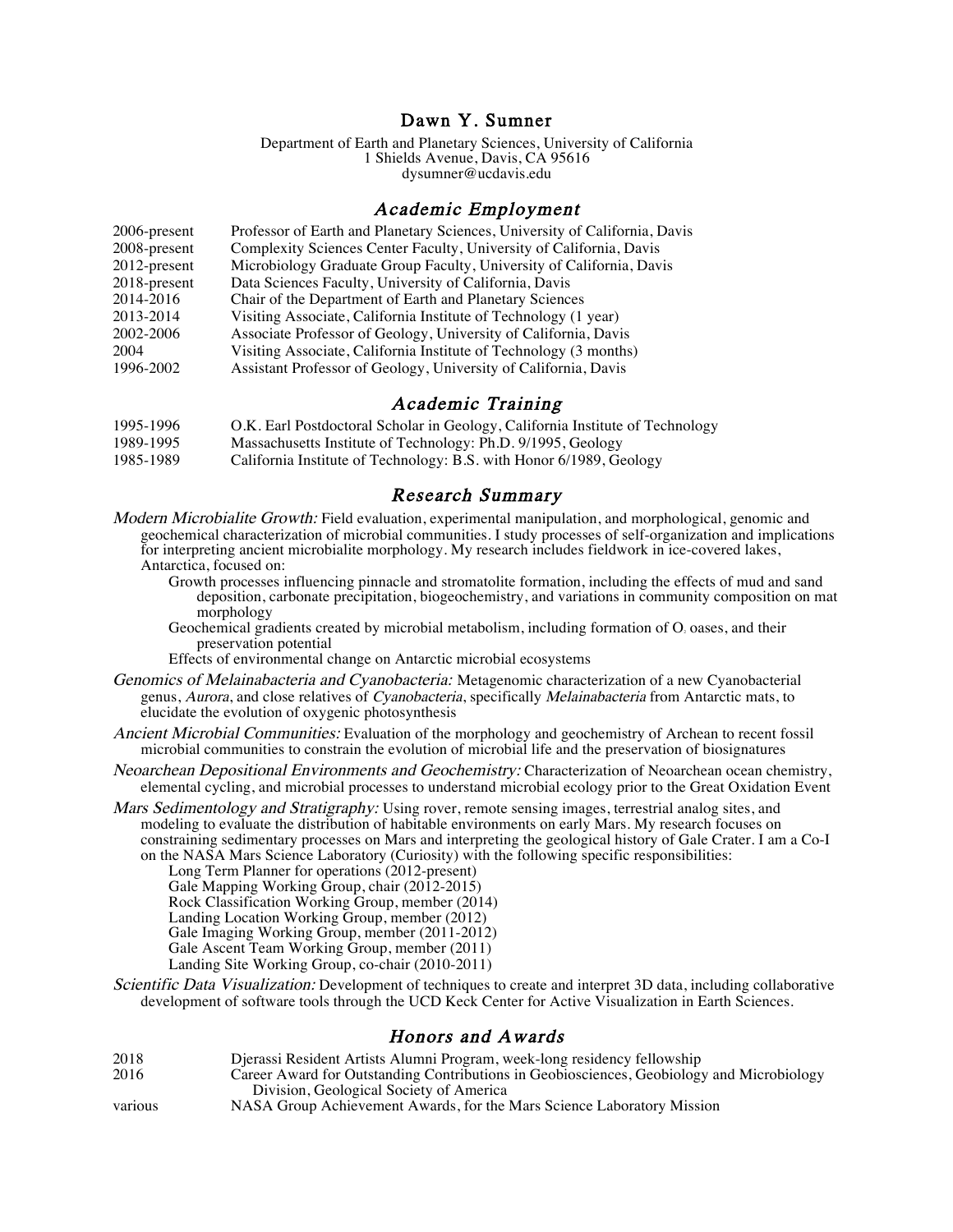|           | $\mu$ asteannola and iversity is really (2019)                                                  |
|-----------|-------------------------------------------------------------------------------------------------|
|           | Prime Mission Science and Operations Team (2015)                                                |
|           | Extended Mission-1 Science and Operations Team (2017)                                           |
| 2014      | Carl Sagan Lecturer, American Geophysical Union                                                 |
| 2014      | Fellow of the Geological Society of America                                                     |
| 2014      | Dierassi Resident Artists Program and Leonardo/The International Society for the Arts, Sciences |
|           | and Technology month-long residency fellowship                                                  |
| 2014      | NASA Ames Honor Award for Excellent Group/Team for the Pavilion Lake Research Project           |
| 2010      | National Science Foundation Antarctica Service Medal                                            |
| 2003-2008 | Chancellor's Fellow, University of California, Davis                                            |
| 1989-1992 | National Science Foundation Graduate Fellowship                                                 |
| 1991      | Gretchen L. Blechschmidt Research Grant, Geological Society of America                          |
| 1988-1989 | Chevron Undergraduate Scholarship, California Institute of Technology                           |
| 1987-1988 | Carnation Scholarship Merit Award, California Institute of Technology                           |
|           |                                                                                                 |

# Professional Service: Mars Exploration and Astrobiology

National Research Council & NASA Service for the Mars Exploration Program:

 $M_{\odot}$  Camera and MAHI I Team (2012)

Mars 2020 Mission Standing Review Board (8/2014-present) with special focus on:

Surface Operability Planning

Landing Site Evaluation and Selection

Planetary Protection

Beyond Habitability: Life and the Early Earth Workshop, invited participant (8/2014), sponsored by NASA, NSF, and the Smithsonian Institution

Mars 2020 Mission Concept Review Board (2013)

Planetary Science Subcommittee, Advisory Committee to NASA, member (2009-2012)

Committee on Planetary and Lunar Exploration, National Research Council, member (2007-2008)

Colloquium on Astrobiology and Mars Exploration, invited participant (2007)

Reviewer for three Mars-related National Research Council reports

Mars Exploration Program Analysis Group (MEPAG) Committees:

Mars Sample Return Desirable Analogs Working Group (2013)

NASA Mars Science Laboratory Landing Site Science Steering Group (2005-2011)

Next Decade Science Analysis Group (2007-2008)

Mars Sample Return Science Steering Groups (2002, 2004-2005)

Committee to Revise the Scientific Goals, Objectives, Investigations and Priorities document for the Mars Exploration Program (2002-2004)

Life Detection Workshop Participant and Break-out Group Leader (2003)

Astrobiology Science Steering Group (2002)

Community Development:

Goldschmidt Theme Session Co-organizer "The Mineralogy of Mars" (6/2014)

American Association of Petroleum Geologists Special Session Co-chair "Similar Processes, Different Planets: Siliciclastic Stratigraphy, Sedimentology and Diagenesis in the Search for Hydrocarbons at Gale Crater, Mars" (4/2014)

Astrobiology Science Conference student poster judge (2006, 2010, 2012)

First Mars Sedimentology and Stratigraphy Conference Organizing Committee (2009-2010)

Astrobiology Science Conference 2008 Organizing Committee (2007-2008)

NASA Astrobiology Institute Biomarkers in Archean Rocks Workshop Participant and Instructor (2007)

# Professional Service: Promoting Equity in Science

**The Vortex** – a performance project that explores exclusion and difference in STEM fields and their roles in discovery. See description below under "Arts Collaborations."

Building a Professional Community and Anti-harassment Statements (2016-present) – Distributed to my department as Chair and Graduate Advisor, shared broadly with other department chairs:

https://dysumner.faculty.ucdavis.edu/equity/

Association of Polar Early Career Scientists International Polar Week webinar: "Harassment in the Field", panel member (3/23/2018; video)

500 Women Scientists – Northern California, Noon Webinar (2018) – Presenter for "Harassment and Bias"

Heads and Chairs of Earth and Space Science Departments, AGU Annual Meeting (2016) – Presenter for "Addressing harassment and improving workplace climate" (http://serc.carleton.edu/departments/headschairs16/program.html)

SEA Change Workshop department chair representative for UC Davis. NSF-funded workshop sponsored by the American Association for the Advancement of Science to start a US pilot STEM Equality Achievement (SEA)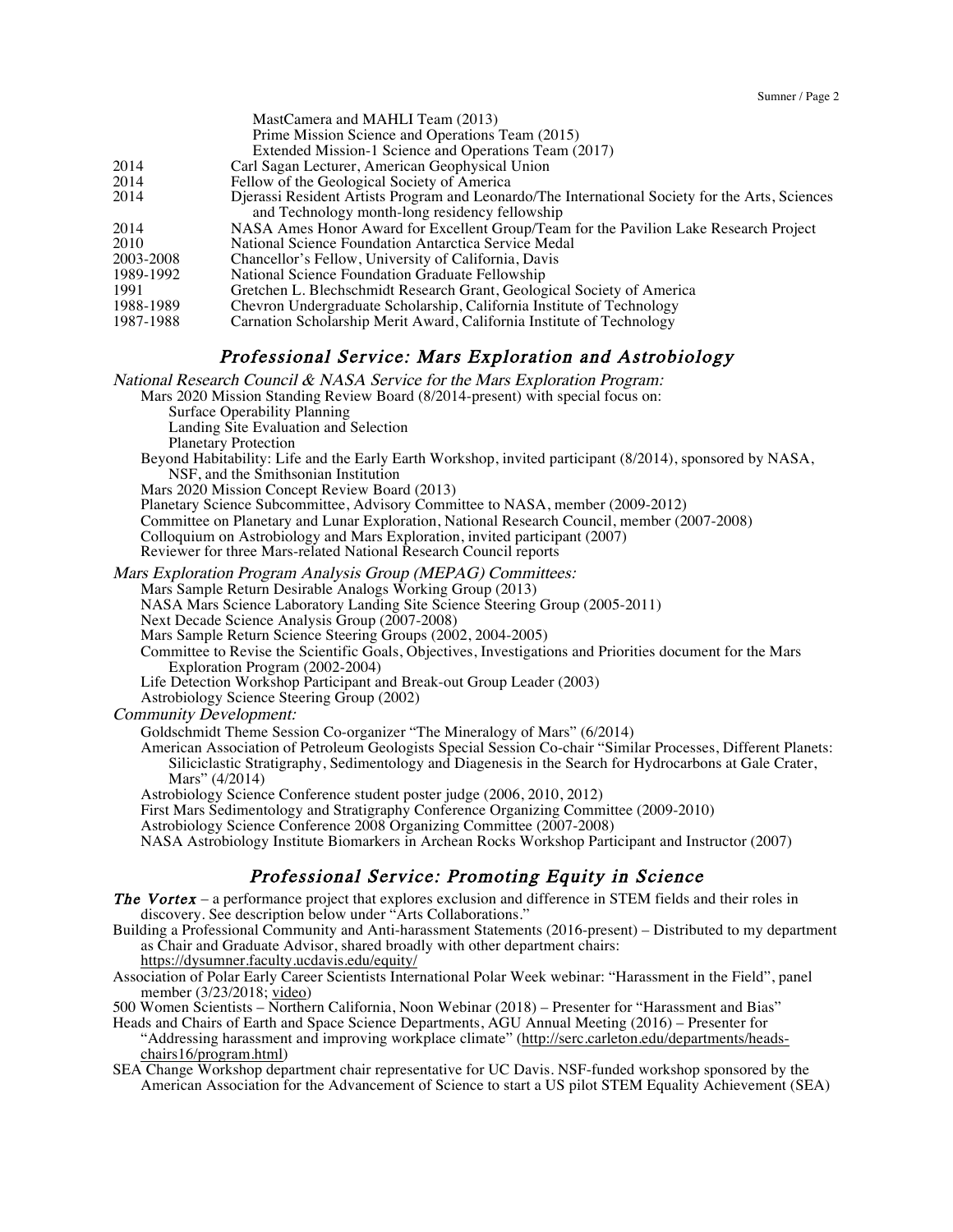rating program for institutions of higher education using the model of the United Kingdom's Athena SWAN program. (4/6-7/2016)

Twitter (2008-present) - @Sumnerd: strong presence supporting equity and inclusion in STEM. My goals for Twitter are 1) to promote equity, particularly in STEM; 2) support others working toward similar goals; and 3) share exciting science.

Example Tweets with Impact:

Tweeted for @GeoSciTweeps the week of March 20, 2017 (Storify summary)

#BlackLivesMatter (for science): https://twitter.com/sumnerd/status/545403687829381120

- #GirlsWithToys: https://twitter.com/sumnerd/status/599768589076303872
- The Takeaway on NPR: Audio interview on the viral Twitter #GirlsWithToys showing women doing science and engineering (5/19/2015 audio; print)

Sexual Harassment Statement: https://twitter.com/sumnerd/status/707729738060537857

Breaking Stereotypes: https://twitter.com/sumnerd/status/753966167627223044

Issues for Hiring Faculty of Color: https://twitter.com/sumnerd/status/1068334512059215872

#ActualLivingScientist: https://twitter.com/sumnerd/status/831339680935276544

# Professional Service: Other

#### Reviews:

Editorial Board Member, Geobiology (2011-present)

Editorial Board Member, Astrobiology (2001-present)

Associate Editor, Palaios (1998-2004)

- Reviewer for various journals, including African Journal of Earth Science, Astrobiology, Geobiology, Geochimica et Cosmochimica Acta, Geology, GSA Bulletin, Icarus, Journal of Geophysical Research, Journal of Sedimentary Research, Nature, Palaios, Precambrian Research, Science, Sedimentology, and Terra Nova.
- Reviewer for various funding agencies, including NSF under both Earth and Biological sciences directorates, NASA programs representing Astrobiology and Solar System exploration, Geological Society of America, National Geographic, and the American Chemical Society Petroleum Research Fund.

NASA Astrobiology: Exobiology Proposal Review Panel (member two years; Sub-panel leader one year)

NASA Astrobiology Institute Proposal Review Panel (one year)

NASA Mars Fundamental Research Review Panel (one year)

NASA Mission and/or Mission Instrument Proposal Review Panels (2 panels)

### University Service

Advisory Board Chair, Feminist Research Institute (Member: 4/1/2017-6/30/2017; Chair: 7/1/2017-present) College of Letters and Sciences Faculty Personnel Committees for Mathematical and Physical Sciences and for Social Sciences (2018-2019, chair for MPS 2019-present)

Strength Through Equity and Diversity (STEAD) committee (2019-present)

Executive Committee, W.M. Keck Center for Active Visualization in the Earth Sciences (2004-present)

Executive Committee, Complexity Sciences Center (2008-present)

Mathematical and Physical Sciences Faculty Advisory Committee (2000-2003 member, 2017-2018 alternate, 2018- 2019 member, 2019-present, alternate)

Microbiome Special Research Program, Faculty Advisory Committee (2017-present)

Soils and Biogeochemistry Graduate Group Review (Chair, 2019)

External Search Committee Member, Physics and Mathematics of the Universe multi-position hiring investment (2014-2015)

UC Davis Foundation Trustees Board Meeting, Faculty Panel Member (2013)

Ernest E. Hill Fellowship Committee (2009-2012)

E-access Faculty Hub (2009-2010)

NSF ADVANCE proposal coordinator (2009)

Arboretum Waterway Task Force (2009)

Campus Council for Information Technology (CCFIT), Steering Committee (2008-2009)

Educational Technology Subcommittee, CCFIT, Co-Chair (2008-2009)

Geology Garden Design Committee (2009)

New Building Design Focus Group and Building Committee - Geology Representative (2003-2009)

Faculty Ideas Committee for Provost Hinshaw (2006-2007)

Academic Senate Undergraduate Instruction & Program Review Committee (2004-2006; chair 2005-2006)

Academic Senate Program Review Task Force (2005-2006)

Academic Senate Undergraduate Council (2005-2006)

Academic Senate Representative Assembly (2005-2006)

Faculty FTE Advisory Group for Provost Hinshaw (2005)

Mathematical and Physical Sciences Summer Research Fellowship Selection Committee (2001-2003, chair in 2003) Letters and Sciences Faculty Assembly, Geology Representative or Alternate (1998-2003, 2005-2009)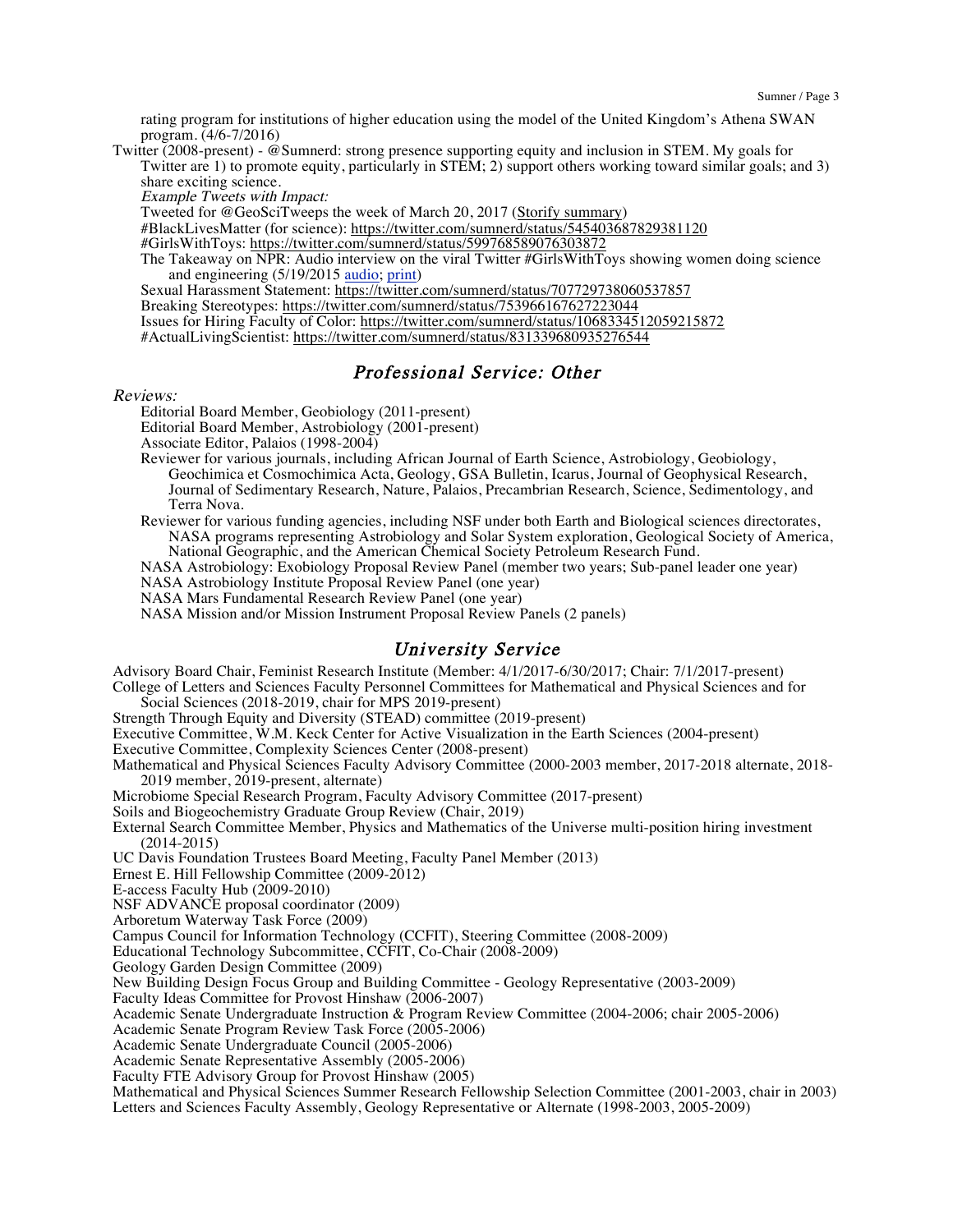Academic Senate Second Alternate Geology Representative (2002-2003) Ad Hoc Review Panel, Consortium for Women and Research (2001) Ad Hoc Review Panel, Academic Senate Faculty Research Grants, one year Library Representative, Geology Department (1997-1998)

### Department Service

Geology Graduate Program Advisor (2017-present)

Space Committee (2002-2014; chair 2010-2013, 2017-2019)

Faculty Search Committee Member (2017-2018)

Chair (7/2013-11/2016; on leave July 2013 to September 2014)

Geology Club Faculty Advisor (2001-2003, 2004-2010)

Geology Major Undergraduate Advisor (2004-2010)

American Association of Petroleum Geologists, Geology Department Contact (1997-2006)

Earth and Planetary Sciences Faculty Search Committees (5) and Ad Hoc Committee to Review Bodega Marine Laboratory Applicants (2001-2003)

### University Community Service

- "Significance of Sense of Belonging in STEM Disciplines" Gendering STEM Education Lunch Panel Discussion sponsored by UCDavis Arab Region Consortium, Global Affairs, Empowered Arab Sisterhood, MGA Kapatid, and the Muslim Student Association (2/8/2019)
- "The Campus Conversation: #MeToo, Consent, and Campus Culture" Panel Discussion sponsored by UCDavis Humanities Institute (1/22/2019)

Letters and Sciences Fall Welcome presentation to the Chancellor, Dean, and others (10/31/2017)

Microbiology Graduate Group MicroBOOme presentation on Antarctic research (10/27/2017)

Panel Member, "Feminist Research: A Conversation between Scientists and Humanists" for the Feminist Research Institute (5/17/2017)

Communicating Science Through Social Media Presentation (4/22/2015)

UCD Welcome Center Video segment (6/3/2013)

UCD College of Letters and Sciences Dean's Distinguished Lecture - Curiosity on Mars (5/31/2013)

Capstone Lectures in Honor of Winston Ko - Curiosity on Mars Presentation (5/11/2013)

UCD First Year Quarterly Seminar - Curiosity on Mars Presentation (5/9/2013)

College of Letters and Sciences private alumni reception - Curiosity on Mars Presentation (3/16/2013)

New student welcome video presentation from the Jet Propulsion Laboratory (9/2012)

Donors to the Geology Department - Missions to Mars and Antarctica Presentation (2012)

MNRC Workshop - Presentation (2011)

UCD Young Scholars Program - Exploring Mars Presentation (2011)

Mathematical and Physical Sciences Dean's Advisory Committee - Presentation (2009)

Teaching Resources Center - Presentations on YouTube and del.icio.us in teaching (3 presentations 2007-2008)

University Writing Program - Writing samples and interview on techniques for scientific writing (2008) UCDavis Chancellor's Club - Presentation (2004)

Participation in numerous campus events and groups, including those promoting participation and retention of women in science and improving faculty-student interactions.

# Public Outreach: Mars Science Laboratory

Public/School/Undergraduate (not at UCD) Presentations on Mars

Campus-wide presentation, astronomy/physics majors presentation, and geology majors presentation, Macalester College (9/19-20/2019)

Geology of the Solar System, Dennison University, remote interview with class (5/1/2018)

Davis Girl Scouts Career Evening Panel Member (3/19/2018)

Sacramento Petroleum Association: Exploring Mars with Curiosity lunch seminar (2/21/2018)

Twelve Bridges Middle School, Sacramento Area: Mars science presentation to STEM students (2/21/2018)

Twelve Bridges Middle School, Sacramento Area: Mars science presentation to 2 classes (11/16/2016)

Vacaville High School, Mars science presentation to 2 classes (12/7/2016)

Davis Sunrise Rotary Club presentation, 50 community members; 20 minute presentation on "Exploring Mars with Curiosity"  $(11/6/2015)$ 

Dinner with a Scientist for underserved high school students, Sacramento area (11/5/2015)

Sierra College Museum public lecture; hour-long presentation on "Exploring Mars with Curiosity" (10/16/2015 announcement)

UCD COSMOS, ~250 high school students in STEM; hour-long presentation on "Exploring Mars with Curiosity" (7/8/2015)

The City School, Los Angeles: Mars Exploration Presentation to 22 6th graders (5/30/2014)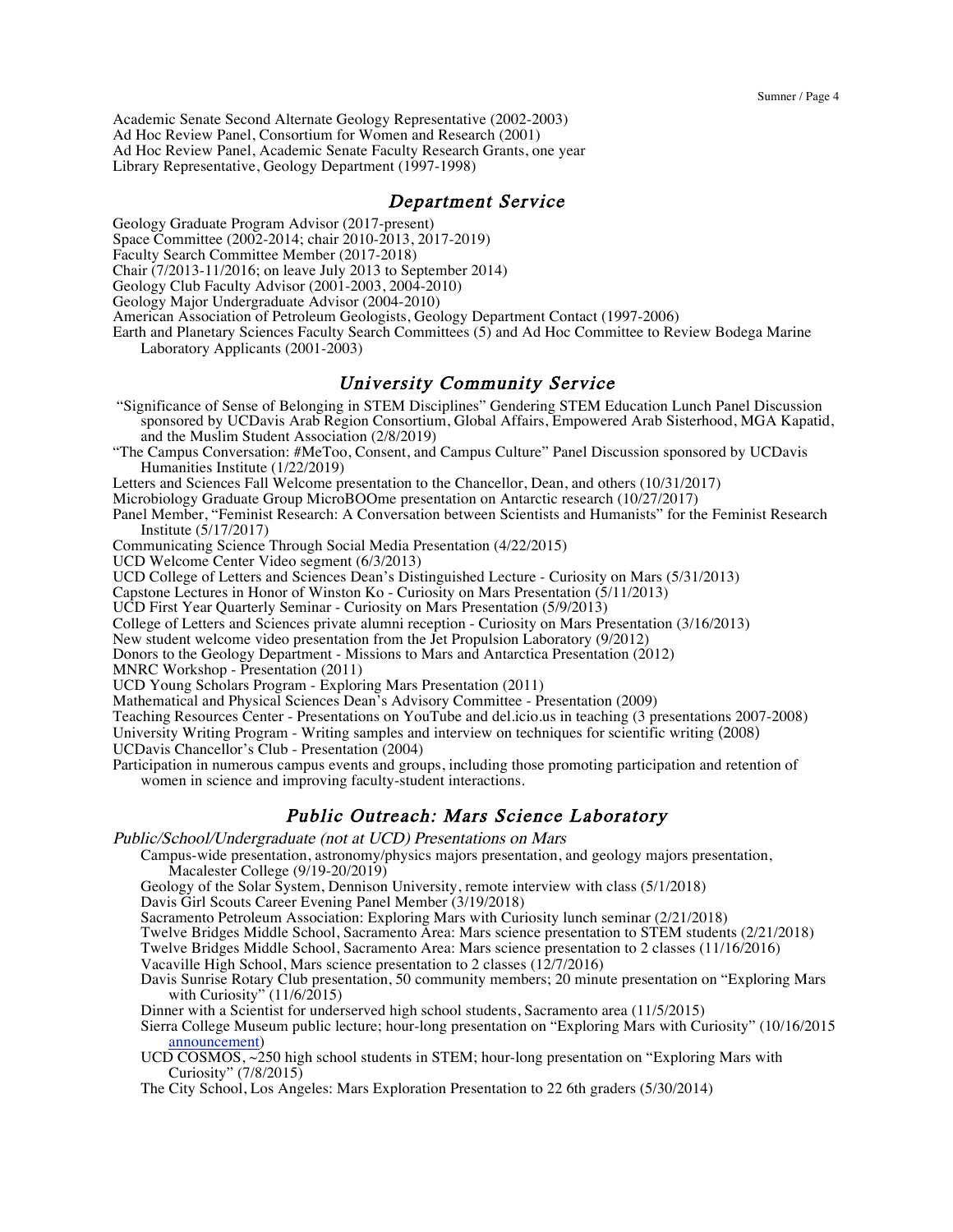- FIRST Robotics Team "Citrus Circuits Women in STEM" presentation titled "Roving Mars with Curiosity: Outstanding Women on NASA's Mars Science Laboratory Mission" to ~50 high school students (10/25/2014)
- Mars Exploration Presentations to 1) 150 2nd and 3rd graders and 2) 175 4th and 5th graders at Emilia Earhard Grade School (5/21/2013)

Mars Exploration Presentations to 1) the sophomore English class and 2) 75 junior and senior science students at Golden Sierra High School; dinner with science teachers (4/29/2013)

Mars Science Laboratory Blog: http://DawnOnMars.blogspot.com (2012-2013)

JPL Museum Alliance Lecture

Martinez Rotary Club Lecture

News Day video at Armando's, Martinez

Media Interviews on the Mars Science Laboratory:

- 2020 Astrobiology Magazine, Starre Vartan (2/4/20)
- 2018 Science News, Joshua Sokol (11/29/18; Article)
- 2017 National Public Radio, Joe Palca (6/7/18; Article) Popular Science (6/7/18; Article)
- 2015 Capitol Public Radio Insight (9/29/15 Audio) Capitol Public Radio web article on Mars One (2/23/15; Article) RT TV International on the color of Mars (3/2/2015) Sacramento Bee on Mars One (2/21/2015; Article) "Mars Needs This Woman," Sacramento News and Reviews feature article and cover (6/4/2015 Article) Placer Herald on upcoming talk on Mars Curiosity rover (10/13/15 Article) The Western Front on a recent Mars Science Laboratory publication (10/23/15 Article)
- 2014 Capitol Public Radio Insight (12/17/2014 Audio) Capitol Weekly, documentary on water in California (10/24/2014) "Ancient Earth, Alien Earths" panel discussion, 1 hour, NASA TV (8/20/2014 <u>Video, News Brief</u>) Nature News on ExoMars landing site selection (3/27/2014) Nature News on Mars 2020 landing site selection (various dates, spring 2014; Article) UC Office of the President on Curiosity activities (4/25/2014; Article) Wired Magazine on Mars habitability (2/24/2014)
- 2013 Australian Broadcasting Corporation (5/29/2013) Capitol Public Radio Insight (2/7/2013 Audio, 6/3/2013 Audio; 9/27/2013 Audio) CBS 13 Television, Sacramento (5/30/2013) Davis Access Media, In the Studio (1/24/13 Video) National Geographic and PBS documentary on maps and mapping (upcoming mini-series, filmed 8/7 & 8/14/2013) Universidad Internacional Menéndez Pelayo Summer School Press Briefing, Spain (6/27/2013 Written Press Release) Voice of America's Science World (5/30/2013 picked up globally Blog) Astrobiology Magazine (Article) BBC News (Article) Nature News (Article, 2nd interview) News at Princeton (Article) Sacramento Bee (Article) Science News (8/20/2013) US News and World Report (Article) Astrobiology Magazine (Article 1, Article 2) Australian Broadcasting Corporation Discovery Channel Magazine (Article) Martinez Gazzette National Geographic Nature News (Article) New Yorker Sacramento Bee (Article) Science News Washington Post 2012 Capitol Public Radio Insight (Audio) NASA Mars Science Laboratory Press Conference (Video) BBC News (Audio 1, Audio 2)

BBC World Service Discovery Radio Program (Audio 1) Capitol Public Radio News Interviews (Audio 1, Audio 2)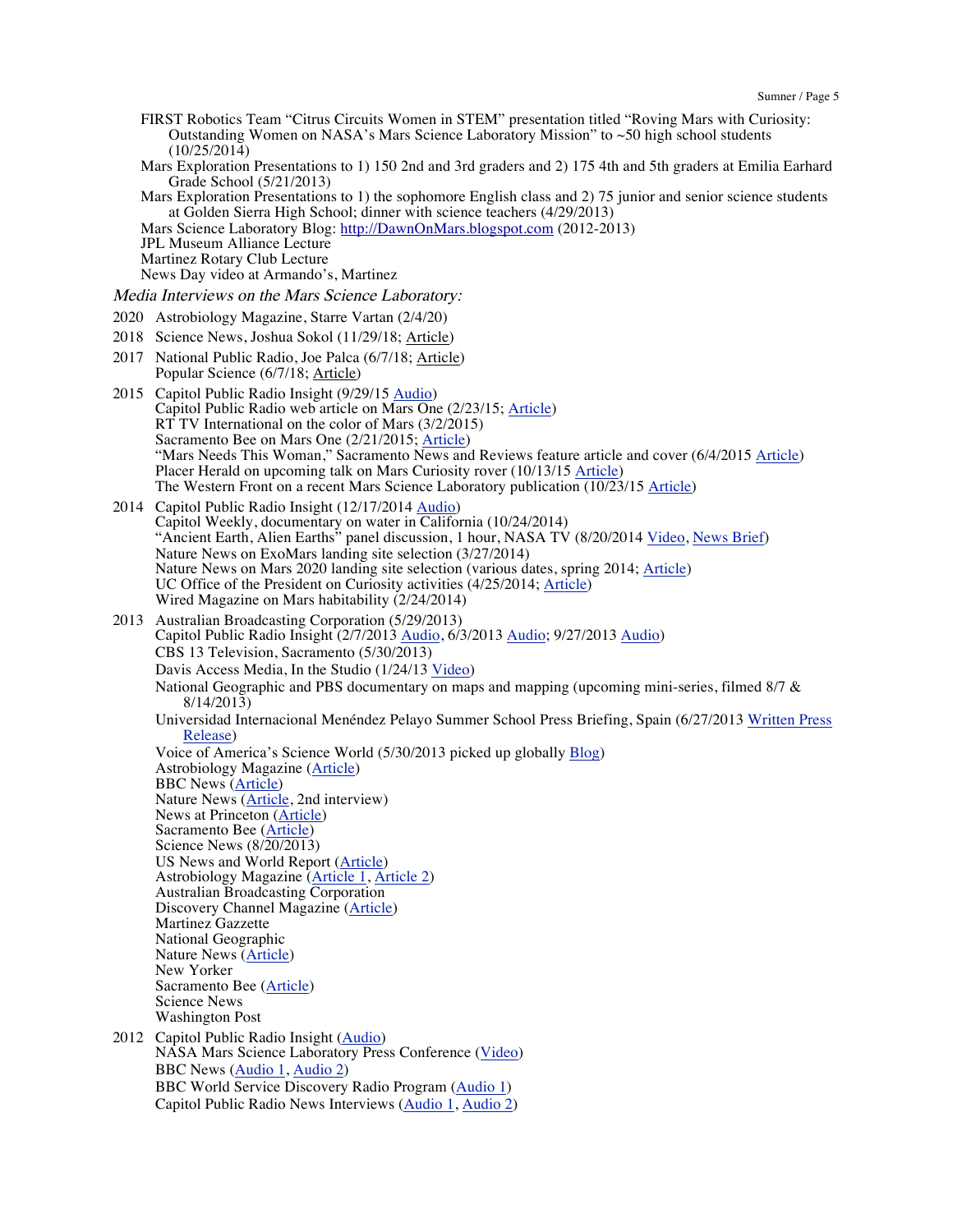Charolotte Talks, NPR and GSA (Video) Fox 11 Television, Los Angeles KCRW Radio, Which Way L.A.? (Audio) KFBK Radio, Clear Channel (Audio) Radio New Zealand University of California, Davis, News (Video)

2011 Capitol Public Radio Insight (Audio) NASA Mars Science Laboratory Press Conference - Landing Site Selection (Video)

### Public Outreach: Other

Audio and Print Media on Antarctic Research: Astrobiology Magazine (2015) Live Science (2015 Article) Insight on Capitol Public Radio NPR (2009, 2011, 10/14/2013 Audio; 10/6/2014 Audio) Davis Enterprise newspaper interview on US government shutdown of Antarctic field season (10/11/2013) Take Two on KPCC NPR (10/10/2013 Audio) Nature News interview on US government shutdown of Antarctic field season (10/8/2013) Radio Parallax on KDVS and KZFR (2011) Soundings on KMVR (2011) Antarctica Adventure Science Blog: http://DawnInAntarctica.blogspot.com (2009-2013)

Other Presentations, Discussions and Materials:

Interview with Carolyn Gramling, Science News, on ancient stromatolites (11/14/2019; Article) Guest lectures to microbiology, ecology, and climate science classes at Macalester College (9/20/2019) Sedimentology and Stratigraphy Videos on YouTube: http://youtube.com/sumnerd (>250,000 views, 875 subscribers; 2007-present)

Dinner with a Scientist for underserved high school students, Sacramento area (5/2/2013, 11/5/2015) The Takeaway on NPR: Audio interview on the viral Twitter #GirlsWithToys showing women doing science and engineering; I received  $\sim$ 150k "Tweet impressions" in a week (5/19/2015 audio; print)

Co-Coordinated Women in Science Wikipedia Edit-a-thon at UC Davis (3/4/2014 web page)

Macroscope at Maker Faire, Bay Area, Co-coordinator and booth presenter (5/18-19/2012 & 5/18-19/2013)

Onward California Videos, University of California, Office of the President (3/2013: Video 1, Video 2)

Sedimentology and Stratigraphy Blog: http://DawnsSedStrat.blogspot.com (2010-2013)

UCD Picnic Day Public Lectures (1999, 2002-2007, 2009-2012, 4/20/2013)

McMurdo Station, Antarctica, community science presentations (2009, 2010)

3D Video Recording and Narration for the UCDavis Pavilion, California State Fair (2008)

Modesto Area Partners in Science, Monthly Lecture (2006)

ExplorIt Science Museum, Science Lecture and Expert Scientist for Corporate Challenge fundraiser (2004) Davis Rotary Club Lecture (2004)

# K-12 Teacher Development

"Let the Curiosity Rover Empower Your Students' Interest in Math and Science!" Keynote presentation to Empower Students' Curiosity in Math & Science, a STEM Educator's Conference, sponsored by Math Educators of Solano County, UC Davis CalTeach/MAST, and California Mathematics.

PolarTREC – Introduction to Antarctic Research webinar for teachers (3/26/2018).

Science in the River City Guest Lecture. SIRC provides professional development for area teachers (2017).

PolarTREC 2014 Researcher - Hosted Natomas Charter School middle school teacher Lucy Coleman for a 7 week field season in the McMurdo Dry Valleys, Antarctica. Associated activities include consultations on science aspects of curricular projects as well as numerous exchanges between the Sumner lab group and Coleman  $(2014$ -present).

Training of high school teacher Chesshuwa Beckett in use of KeckCAVES software on a 3D TV system for teaching geological concepts (2011, 2014).

Science in the River City Guest Lecture and Workshop on Edible Missions to Mars for teachers. SIRC provides professional development for area teachers (2009).

# Arts Collaborations

- "The Vortex" a performance project that explores exclusion and difference in STEM fields and their roles in discovery. It is based on the lived experience of scientists who are women, people of color, and/or gender nonconforming, conducting research within a traditionally cis white male work culture. This project is in collaboration with Prof. Meredith Tromble (San Francisco Art Institute) and choreographer Donna Sternberg.
	- Chosen as a UCD SHAPE project for fall 2020. (https://shape.ucdavis.edu/)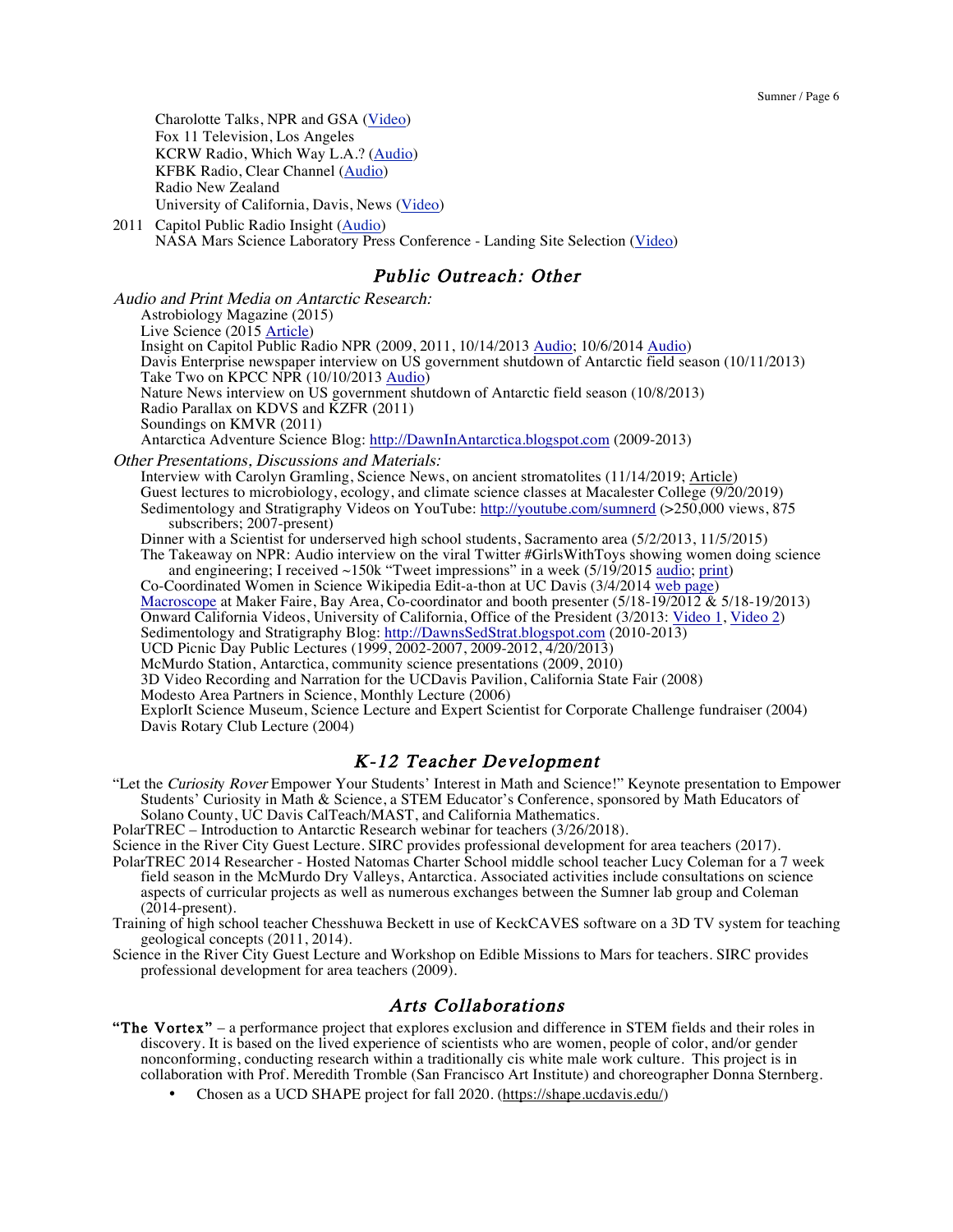- Vortex Workshop Leonardo The Convening. Two presentations of the concepts behind and process for developing The Vortex (11/3/2018; https://www.leonardo.info/convening\_program)
- "The Vortex" Performances with Donna Sternberg and Dancers, Odyssey Theater, Los Angeles (4/20-21/2018; video)
- Djerassi Resident Alumni Program Winter Residency fellowship with Tromble and Sternberg to continue development of "The Vortex" (1/4-11/2018)
- "Outside the Vortex" Initial dance-music-projection workshop performances, Diavolo Studio, Los Angeles (6/24-25/2016)
- Dream Vortex A collaboration with Tromble and Complexity Sciences Center (UC Davis) members to interactively and immersively explore 3D networks of dreams; http://vimeo.com/44626359. Sumner is the main scientific contributor. (2012-present; 3/4/2013: Art, Technology, and Culture Presentation, UC Berkeley; 4/25/2013: Art Practice Seminar, UC Davis; 10/2018: Gallery show, Charlottesville, VA; 11/2019 – 3/2020: Gallery show, BioBAT Art Space, Brooklyn, NY; review)
- Alliance for the Arts in Research Universities 2015 National Meeting "Ground Works: Improving and Supporting Practice in the Third Space". Dream Vortex was selected as one of 6 Transdisciplinary Exemplars for presentation, critique, and review. (Exemplar Description)
- Scientific Delirium Madness, Djerassi Resident Artist Program and Leonardo/The Society for the Arts, Sciences, and Technology - Fellowship to participate in the July 2014 four-week residency to continue development of the Dream Vortex with Tromble. (Blog; Leonardo Gallery)
- Expressing the CAVES An art-science collaboration focused on exploring new modes of experiencing 3D immersive environments with a focus on creative interactions among artists, scientists, and virtual objects. Sumner was Co-PI, coordinator, and participant. (2010-2012)

Presentation to TWEAK! Modding disciplines through inventive tools; a workshop at UCDavis. (2011)

COLLAPSE (suddenly falling down) – Performance by the Sideshow Physical Theater with choreographer Prof. Della Davidson, Mondavi Center for Performing Arts; Sumner was facilitator and collaborator for integration of 3D visualization of earth science data in performance; http://youtube.com/CollapseUCD The project won the Isadora Duncan Award in Dance for Visual Design. (2007)

# Teaching Experience

#### Undergraduate:

Sediments and Strata (Winter 2000-2003, 2005-2013, 2016; Spring 2017-2020) Introduction to Geobiology (Fall 2017-2019) Understanding Climate Science Denial (Spring 2017) First Year Seminar – Mars Exploration (Spring 2003, 2013; Fall 2004, 2007; Winter 2011, 2013) The Oceans (Fall 1997, 1998, 2000, Spring 2011, 2012) Basin Analysis (Fall 1999, 2001, 2003, 2005; Spring 2007, 2010) 3 Day Field Excursions (Fall 2003, Winter 2002, 2003, 2008, Spring 2002, 2007, 2009) Field Exercises (Spring, Summer 2008) Geology of Campus Waterways (Fall 2005 to Winter 2008, every quarter) Virtual Field Trip to Mars (Winter 2004) Davis Honors Challenge Seminar – Mars Exploration (Spring 2003) Sedimentary Petrography (Fall 1997)

Graduate:

Understanding Climate Science Denial (Spring 2017, 2018) Geobiology (Fall 2017; Winter 1997, 2015; Spring 2001, 2003, 2012) Sedimentology and Stratigraphy of Mars (Spring 2013, 2018) Sequence Stratigraphy (Fall 2008, Winter 2011) Sequence Stratigraphy of Tectonically Active Basins (Winter 2019) Carbonate Platforms Through Time (Winter 2005) 3D Imaging and Computed Tomography (Fall 2004) 6 Day Field Excursion (Spring 2002) Advanced Field Stratigraphy (Spring 1998, 1999, 2000, Winter 2019) Carbonate Geochemistry and Precipitation Kinetics (Winter 1999) Neoproterozoic Environmental Change (Winter 1998) Geochemistry (Spring 1997)

### Undergraduate Theses Supervised

Hoffman-Davies, Emma, 2019. Causes for the Formation of Ordovician Thrombolites in the Hueco Mountains, Texas, USA

Sramek, Natasha, 2018. Quantifying pinnacle morphology using 3-dimensional reconstructions of microbial mats in Lake Vanda, Antarctica.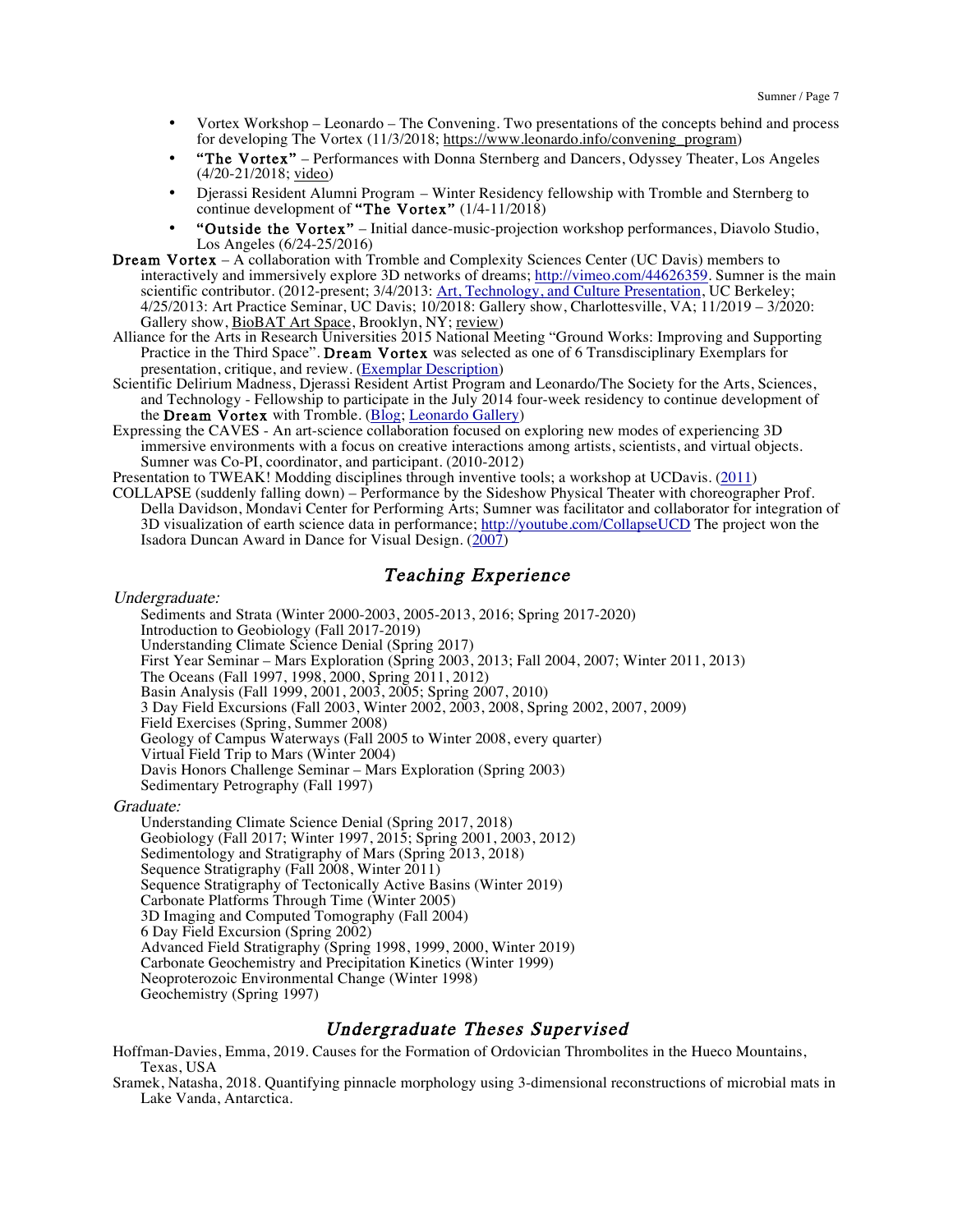Liedman, Sasha, 2014. GIS Analysis of the Water Balance of Lake Vanda, Antarctica. Currently a graduate student at Rutgers University.

Juarez Rivera, Marisol, 2013. Unraveling the three dimensional morphology of Archean microbialites. Completed a M.S. at UC Davis. Currently a graduate student at Arizona State University.

Dolezal, Lauren, 2009. 2D and 3D Analysis of Thrombolites: Stromatolite Diagenesis or Originally Clotted Texture. Stevens, Eric, 2009. Microbialites in 2D and 3D. Completed a M.S. at University of Minnesota.

Stork, Natalie, 2008. CaCO Precipitation in Freshwater Biofilms Dominated by Oscillatoria sp. Completed a M.S. at University of Connecticut. Currently working in the environmental consulting industry.

Senge, Patrick, B. S. 2006. Development of the Late Archean Microbialite Support and Drape Structures of the Gamohaan Formation, Transvaal Supergroup, South Africa. Currently working in the mining industry.

- Chavdarian, Gregory V., B.S. 2005. Cracks and Razorbacks: Pieces of Mars at White Sands National Monument, New Mexico. Completed a M.S. in Geology with Sumner in 2008. Currently working as an environmental tour guide.
- Alexander, Kathryn, B.S. 2005. "MISS" in a Laboratory Setting: Observations and Mechanisms of Formation. Completed a M.S. in Geobiology at Arizona State University.
- Huerta, Nicolas, B.S. 2003. Neutron Computed Tomography: A Characterization of the System at McClellan Nuclear Radiation Center and Presentation of Groundwork Research for Use by Sedimentary Geologists. Completed a M.S. in Geology with Sumner in 2007, a M.S.E. in petroleum engineering and Ph.D. in geology at the University of Texas, Austin, and is now working as a geologist at the DOE National Energy Technology Laboratory.
- Lee, Gina, B.S. 2003. Thirty-nine Years of Cache Creek Migration and Embankment Erosion. Completed a M.S. at San Francisco State University after working as an environmental consultant.
- Snyder, Jason, B.S. 2002. Isotope Geochemistry of Egyptian Cave Deposits. Completed a M.S. in Atmospheric Sciences and a Ph.D. in Geography at UC Davis.
- Fenger, Tracy L., B.S. 2000. Glacial Interpretation for the Rainstorm Member of the Johnnie Formation, Eastern California. Completed a M.S. in Paleoclimatology at University of North Carolina, Chapel Hill, after working as an environmental consultant.

### Graduate Theses Supervised

- Wall, Kate, Ph.D., 2018. Microbes of the Pinnacled Mats of Lake Vanda, Antarctica.
- Almatar, Mohammed R., M.S., 2018. Origin of Thrombolite Fabrics: Documentation of Cambrian Metazoans Influence on Great Basin Carbonates, California and Nevada. Currently working for Saudi-ARAMCO.
- Dillon, Megan, Ph.D., 2018. The Phylogenetic and Metabolic Structure of the Benthic Microbial Mats in Lake Fryxell, Antarctica: Effects of Photosynthetically Active Radiation and Oxygen Concentration. Currently a postdoctoral scholar at Lawrence Berkeley National Labs.
- Rivera-Hernandez, Frances, Ph.D. 2018. Establishing Diagnostic Criteria for Identifying Ancient Perennially Ice-Covered Lakes in the Sedimentary Record of Earth and Mars. Currently a post doctoral scholar at Dartmouth.
- Mackey, Tyler, Ph.D. 2016. Sand, Mud, and Calcite: Microbial Landscapes on Antarctic Lake Beds. Currently a postdoctoral scholar at MIT; Agouron Geobiology Fellowship recipient.
- Juarez Rivera, Marisol, M.S. 2016. Recreating Microbial Ecosystems at the Dawn of the Great Oxidation Event. Currently a Ph.D. student at ASU.
- Williams, Amy, Ph.D. 2014. Microbial Biosignature Preservation at Iron Mountain, California. Currently an Assistant Professor at University of Florida.
- Harwood, Cara, Ph.D. 2013. Microbial and Metazoan Influences on Microbialite Growth Structures: Insights from Recent Lacustrine Microbialites in Pavilion Lake, BC, and Cambrian Thrombolites from the Great Basin, CA and NV. Currently working as Director of Professional Development in Teaching and Learning at WISCIENCE, University of Wisconsin-Madison.
- Mackey, Tyler, M.S. 2012. Initiation of branched growth in conoform stromatolites as a response to microbial community and water depth changes in Lake Joyce, Antarctica. Currently a post doctoral scholar at MIT; Agouron Geobiology Fellowship recipient.
- Harwood (Theisen), Cara, M.S. 2009. Multiple Origins of Diverse Microbial Fabrics in Co-occurring Thrombolitic and Stromatolitic Structures from the Neoproterozoic Beck Spring Dolomite. Currently working as Director of Professional Development in Teaching and Learning at WISCIENCE, University of Wisconsin-Madison.

Shepard, Rebekah N., Ph.D. 2009. The Significance of Cell Motility to Microbial Community Morphogenesis.

- Bishop, James, Ph.D. 2008. Sedimentation and Diagenesis During the Late Paleozoic Ice Age: Arrow Canyon, Nevada, and the Capitan Backreef, Slaughter Canyon, New Mexico. Currently working as a geologist at Chevron.
- Chavdarian, Gregory V., M.S. 2008. Polygonal Cracks and Mineral-Atmospheric Water Cycling in Hydrous Sulfate Sands: An Analog to Martian Outcrops. Worked in the petroleum industry for several years. Currently working as an environmental tour guide.
- Huerta, Nicolas, M.S. 2007. Neutron Computed Tomography and Porosity in Geologically Relevant Samples. Completed a M.S.E. in petroleum engineering and Ph.D. in geology at the University of Texas, Austin, and is now working as a geologist at the DOE National Energy Technology Laboratory.
- Murphy, Megan, Ph.D. 2006. Variations in Microbialite Morphology with Depositional Environment in a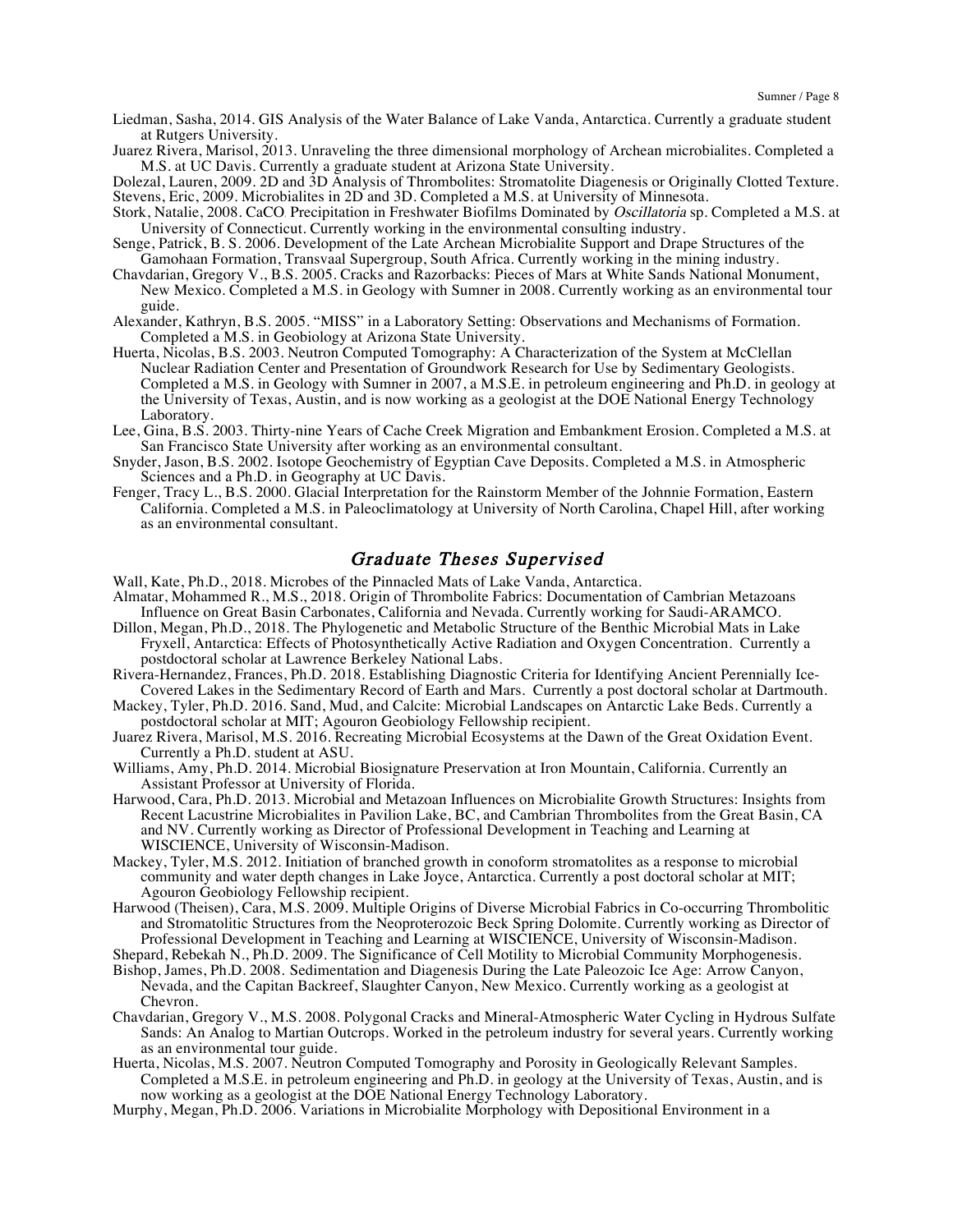Precambrian Ramp Deposit, Hamersley Group, Western Australia. Worked as a geologist at Chevron for several years.

- Bishop, James, M.S. 2004. A New Model for Molar Tooth Structure, Facies, and Stratigraphy of the Neoarchean Monteville Formation, Transvaal Supergroup, South Africa. Currently working as a geologist at Chevron.
- Tabor, Maris, M.S. 2004. Applications of Neutron Computed Tomography for 3-D Imaging of Microbial Structures in Archean Carbonates.
- Perkins, Katherine, M.S. 2003. Sequence Stratigraphy of a Portion of the Lower Cambrian Grand Cycle C, Southwestern Nevada and Southeastern California. Currently working as an academic advisor at a community college.
- Stephens, Nat P., Ph.D. 2002. Late Devonian Stratigraphy, Stable Isotopic Analyses, and Paleoecology in the Napier, Oscar, and Emanuel Ranges, Canning Basin, Western Australia. Currently working as a Senior Geologist at ExxonMobil Exploration Company.
- Tourre, Sarah A., M.S. 2000. Cave-Filling Herringbone Calcite: Morphology and Geochemistry of an Unusual Carbonate Cement from Egypt. Currently working in environmental consulting.

### Post Doctoral Researchers Supervised

Grettenberger, Christen. Genomic studies of Antarctic microbial mats, including Melainabacteria. (12/2015-present) Nachon, Marion. Characterization of diagnetic and facies relationships from Mars Science Laboratory data. (3/2016- 7/2018). Currently a post doctoral scholar at UT Austin.

- Shepard, Rebekah. Studies of microbialites in a temperate lake, BC, and in a perennially ice-covered lake, Antarctica. (2009)
- Shiraki, Ryoji. Experimental precipitation of calcite in the presence of reduced iron.

# **Publications**<br>(\*student advisee)

#### In Review:

Nayfach, Stephen, Simon Roux, Rekha Seshadri, Daniel Udwary, Neha Varghese, Frederik Schulz, Dongying Wu, David Paez-Espino, I-Min Chen, Marcel Huntemann, Krishna Palaniappan, Joshua Ladau, Supratim Mukherjee, T.B.K. Reddy, Torben Nielsen, Edward Kirton, José P. Faria, Janaka N. Edirisinghe, Christopher S. Henry, Sean P. Jungbluth, Dylan Chivian, Paramvir Dehal, Elisha M. Wood-Charlson, Adam P. Arkin, Susannah Tringe, Axel Visel, IMG/M Data Consortium<sup>A</sup>, Tanja Woyke, Nigel J. Mouncey, Natalia N. Ivanova, Nikos C. Kyrpides, Emiley A. Eloe-Fadrosh, in review. A genomic catalogue of Earth's microbiomes. Nature Biotechnology ^Sumner contributed metagenomic data to this publication.

### Accepted and In Press:

- Dillon\*, Megan L., Ian Hawes, Anne D. Jungblut, Tyler J. Mackey\*, Jonathan A. Eisen, Peter T. Doran, and Dawn Y. Sumner, in review. Environmental control on the distribution of metabolic strategies of benthic microbial mats in Lake Fryxell, Antarctica. PLOS ONE
- Grettenberger, Christen L., Dawn Y. Sumner, Kate Wall\*, C. Titus Brown, Jonathan Eisen, Tyler J. Mackey, Ian Hawes, and Anne Jungblut, in review. Insights into the evolution of oxygenic photosynthesis from a phylogenetically novel, low-light cyanobacterium. ISME Journal. (preprint: https://doi.org/10.1101/334458)

#### Peer Reviewed Publications:

#### 2020

- Dillon\* Megan L., Ian Hawes, Anne D. Jungblut, Tyler J. Mackey\*, Jonathan A. Eisen, Peter T. Doran, and Dawn Y. Sumner, 2020. Energetic and environmental constraints on the community structure of benthic microbial mats in Lake Fryxell, Antarctica. FEMS Microbiology Ecology. DOI: 10.1093/femsec/fiz207
- Rivera-Hernandez\*, Frances, Dawn Y. Sumner, Nicolas Mangold, Steven G. Banham, Kenneth S. Edgett, Christopher Fedo, Sanjeev Gupta Samantha Gwizd, Ezat Heydari, Sylvestre Maurice, Marion Nachon, Horton Newsom, Juergen Schieber, Katie Stack-Morgan, Nathan Stein, and Roger Wiens, 2020. Grain size variations in the Murray formation: Stratigraphic evidence for changing depositional environments in Gale Crater, Mars, Journal of Geophysical Research - Planets. DOI: 10.1029/2019JE006230
- Szopa, Cyril, Caroline Freissinet, Daniel P. Glavin, Maeva Millan, Arnaud Buch, Heather B. Franz, Roger E. Summons, Dawn Y. Sumner, Brad Sutter, Jennifer L. Eigenbrode, Ross H. Williams, Rafael Navarro-González, Melissa Guzman, Charles Malespin, Samuel Teinturier, Paul R. Mahaffy, and Michel Cabane, 2020. First detections of dichlorobenzene isomers and trichloromethylpropane from organic matter indigenous to Mars mudstone in Gale Crater, Mars: Results from the Sample Analysis at Mars instrument onboard the Curiosity Rover. Astrobiology. DOI: https://www.liebertpub.com/doi/abs/10.1089/ast.2018.1908

2019

Hawes, Ian, Dawn Sumner, and Anne Jungblut, 2019. Complex structure but simple function in microbial mats from Antarctic Lakes. In: The Structure and Function of Aquatic Microbial Communities, C. J. Hurst (ed.), Advances in Environmental Microbiology, v. 7, p. 91-120. DOI: 10.1007/978-3-030-16775-2\_4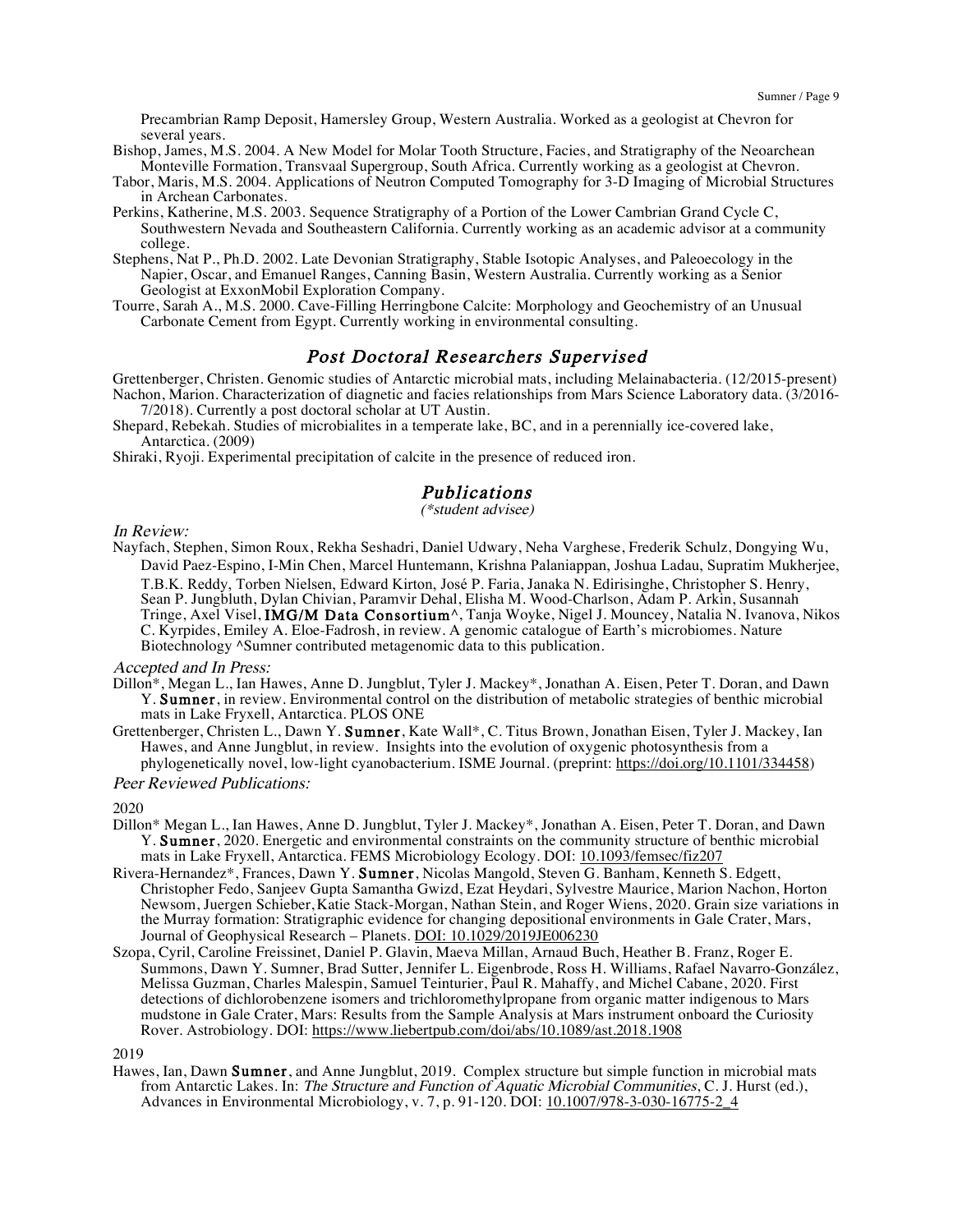- Matys, Emily D., Tyler Mackey, Christen Grettenberger, Dawn Y. Sumner, Ian Hawes, Elliott Mueller, and Roger E. Summons, 2019. Bacteriohopanepolyols across environmental gradients in Lake Vanda, Antarctica. Geobiology. DOI: 10.1111/gbi.12335
- Matys, Emily D., Tyler Mackey, Christen Grettenberger, Elliott Mueller, Anne Jungblut, Dawn Y. Sumner, Ian Hawes, and Roger E. Summons, 2019. Environmental controls on bacteriohopanepolyol profiles of benthic microbial mats from Lake Fryxell, Antarctica. Geobiology. DOI: 10.1111/gbi.12353
- Rivera-Hernandez\*, Frances, Amy Williams, Dawn Sumner, Horton Newsom, Jonas L'Haridon, Kathryn Stack Morgan, Marion Nachon, Nicolas Mangold, Olivier Gasnault, Olivier Forni, Roger Wiens, and Sylvestre Maurice, 2019. Using ChemCam LIBS data to constrain grain size in rocks on Mars: Proof of concept and application to rocks at Yellowknife Bay and Pahrump Hills, Gale Crater. Icarus, v. 321, p. 82-98. DOI: 10.1016/j.icarus.2018.10.023
- Stack, Kathryn M., John P. Grotzinger, Michael P. Lamb, Sanjeev Gupta, David M. Rubin, Linda C. Kah, Lauren A. Edgar, Deirdra M. Fey, Joel A. Hurowitz, Marie McBride, Frances Rivera-Hernandez\*, Dawn Y. Sumner, Jason K. Van Beek, Rebecca M.E. Williams, and Robin Aileen Yingst, 2019. Evidence for plunging river plume deposits in the Pahrump Hills member of the Murray formation, Gale crater, Mars. Sedimentology. DOI: 10.1111/sed.12558

2018

- Banham, Seven G., Sanjeev Gupta, David M. Rubin, Jessica A. Watkins, Dawn Y. Sumner, Kenneth S. Edgett, John P. Grotzinger, Kevin W. Lewis, Lauren A. Edgar, Katheryn M. Stack-Morgan, Robert Barnes, James F. Bell III, Mackenzie D. Day, Ryan C. Ewing, Mathieu G. G. Lapotre, Nathan T. Stein, Frances Rivera-Hernandez\*, and Ashwin R. Vasavada, 2018. Ancient Martian aeolian processes and palaeomorphology reconstructed from the Stimson formation on the lower slope of Aeolis Mons, Gale crater, Mars. Sedimentology. DOI: 10.1111/sed.12469
- Edgar, Lauren A., Sanjeev Gupta, David M. Rubin, Kevin W. Lewis, Gary A. Kocurek, Ryan B. Anderson, James F. Bell, Gilles Dromart, Kenneth S. Edgett, John P. Grotzinger, Craig Hardgrove, Linda C. Kah, Richard Leveille, Michael C. Malin, Nicolas Mangold, Ralph E. Milliken, Michelle Minitti, Marisa Palucis, Melissa Rice, Scott K. Rowland, Juergen Schieber, Kathryn M. Stack, Dawn Y. Sumner, Roger C. Wiens, Rebecca M.E. Williams, Amy J. Williams, 2018 (online in 2017). Shaler: In situ analysis of a fluvial deposit on Mars. Sedimentology, v. 65, p. 96-122. DOI: 10.1111/sed.12370
- Eigenbrode, Jennifer L., Roger E. Summons, Andrew Steele, Caroline Freissinet, Maëva Millan, Rafael Navarro-González, Brad Sutter, Amy C. McAdam, Heather Franz, Daniel P. Glavin, Paul D. Archer, Jr., Paul R. Mahaffy, Pamela G. Conrad, Joel A. Hurowitz, John P. Grotzinger, Sanjeev Gupta, Doug Ming, Dawn Y. Sumner, Cyril Szopa, Charles Malespin, Arnaud Buch, and Patrice Coll, 2018. Organic Matter Preserved in 3-Billion-Year-Old Mudstones at Gale Crater, Mars. Science, v. 360, p. 1096-1101. DOI: 10.1126/science.aas9185
- Mackey\*, Tyler J. Dawn Y. Sumner, Ian Hawes, Sasha Z. Liedman\*, Dale T. Andersen, and Anne D. Jungblut, 2018. Stromatolite records of changing primary productivity in perennially ice-covered Lake Joyce, McMurdo Dry Valleys, Antarctica. Biogeochemistry, v. 137, p. 73-92. DOI: 10.1007/s10533-017-0402-1
- Rivera-Hernandez\*, Frances, Dawn Y. Sumner, Tyler J. Mackey\*, Ian Hawes, and Dale T. Andersen. 2018. In a PICL: The sedimentary deposits and facies of perennially ice-covered lakes, Sedimentology. DOI: 10.1111/sed.12522
- Stein, N., J.P. Grotzinger, J. Schieber, N. Mangold, B. Hallet, H. Newsom, K.M. Stack, J.A. Berger, L. Thompson, K.L. Siebach, A. Cousin, S. Le Mouélic, M. Minitti, D.Y. Sumner, C. Fedo, C.H. House, S. Gupta, A.R. Vasavada, R. Gellert, R.C. Wiens, J. Frydenvang, O. Forni, P.Y. Meslin, V. Payré, E. Dehouck, 2018. Desiccation cracks provide evidence of lake drying on Mars, Sutton Island member, Murray formation, Gale Crater. Geology DOI: https://doi.org/10.1130/G40005.1
- Vaniman, D.T., G.M. Martínez, E.B. Rampe, T.F. Bristow, D.F. Blake, A.S. Yen, D.W. Ming, W. Rapin, P.-Y. Meslin, J.M. Morookian, R.T. Downs, S.J. Chipera, R.V. Morris, S.M. Morrison, A.H. Treiman, C.N. Achilles, K. Robertson, J.P. Grotzinger, R.M. Hazen, R.C. Wiens, and D.Y. Sumner, 2018. Gypsum, bassanite, and anhydrite at Gale crater, Mars. American Mineralogist, v. 103, p. 1011–1020. DOI: http://doi.org/10.2138/am‐ 2018‐6346

- Dietrich,William E., Marisa C. Palucis, Rebecca M. E. Williams, Kevin W. Lewis, Frances Rivera-Hernandez\*, and Dawn Y. **Sumner**, 2017. Chapter 28: Fluvial gravels on Mars: Analysis and implications, in *Gravel-Bed* Rivers: Processes and Disasters, Daizo Tsutsumi and Jonathan B. Laronne (eds.). John Wiley & Sons Ltd. p. 755-783.
- Frydenvang, J., PJ Gasda, J.A. Hurowitz, J.P. Grotzinger, R.C. Wiens, H.E. Newsom, K.S. Edgett, J. Bridges, S. Maurice, M.R. Fisk, B.L. Ehlmann, J.R. Johnson, W. Rapin, N.T. Stein, S.M. Clegg, S.P. Schwenzer, C.C. Bedford, P. Edwards, N. Mangold, A. Cousin, R.B. Anderson, V. Payré, D. Vaniman, D.F. Blake, N.L. Lanza, S. Gupta, J. Van Beek, V. Sautter, P‐Y. Meslin, M. Rice, R. Milliken, R. Gellert, L. Thompson, B.C. Clark, D.Y. Sumner, A.A. Fraeman, K.M. Kinch, M.B. Madsen, I.G. Mitrofanov, I. Jun, F. Calef, A.R. Vasavada,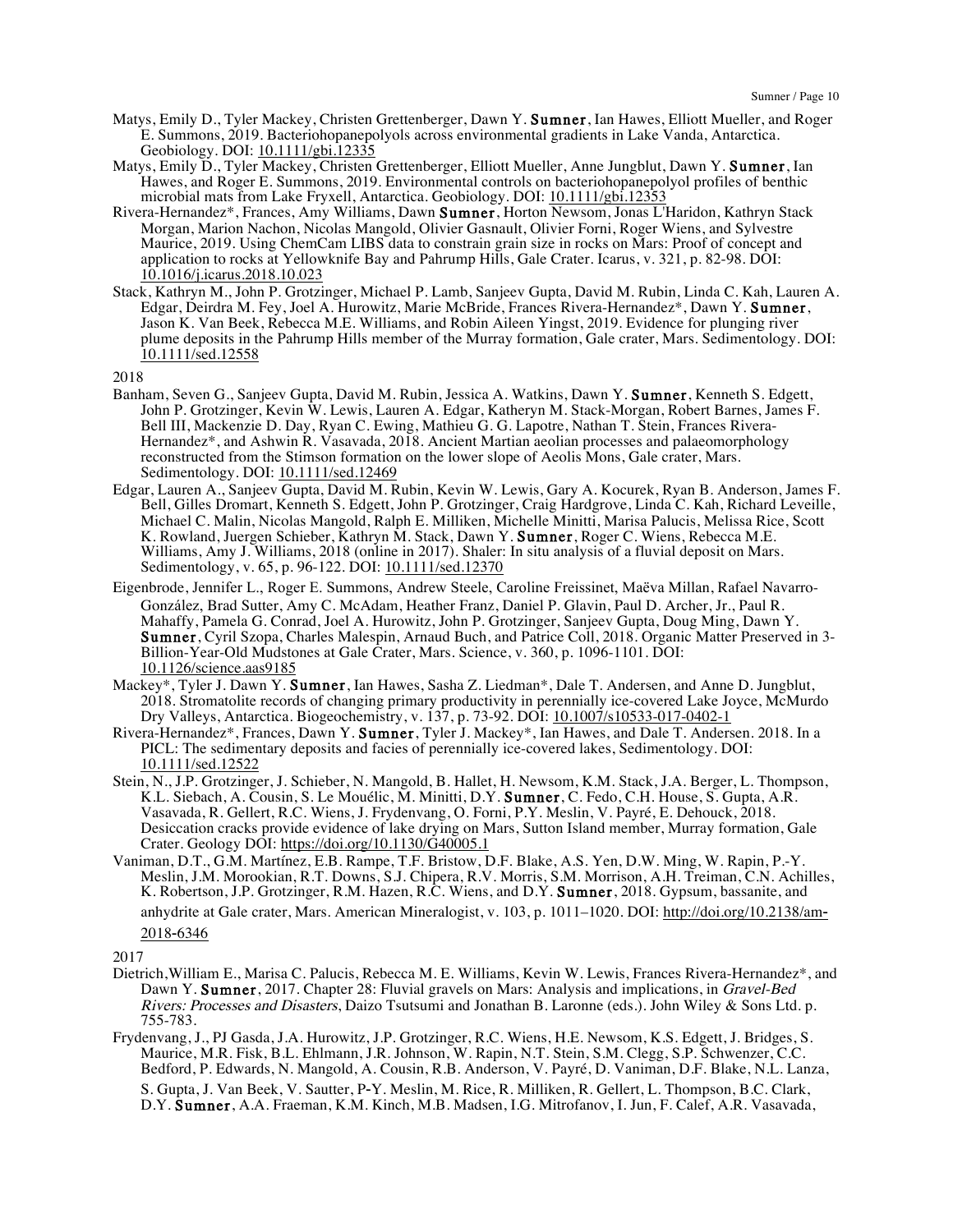2017. Diagenetic silica enrichment and late stage groundwater activity in Gale crater, Mars. Geophysical Research Letters. DOI: 10.1002/2017GL073323

- Hurowitz, J.A., J.P. Grotzinger, W.W. Fischer, S.M. McLennan, R.E. Milliken, N. Stein, A.R. Vasavada, D.F. Blake, E. Dehouck, J.L. Eigenbrode, A.G. Fairén, J. Frydenvang, R. Gellert, J.A. Grant, S. Gupta, K.E. Herkenhoff, D.W. Ming, E.B. Rampe, M.E. Schmidt, K.L. Siebach, K. Stack-Morgan, D.Y. **Sumner**, and R.C. Wiens, 2017. Redox stratification of an ancient lake in Gale crater, Mars, *Science*, 356(6341):eah6849. DOI:10.1126/science.aah6849
- Mackey\*, Tyler J. Dawn Y. Sumner, Ian Hawes, and Anne D. Jungblut, 2017. Morphological signatures of microbial activity across sediment and light microenvironments of Lake Vanda, Antarctica. Sedimentary Geology, v. 361, p. 82-92. DOI: 10.1016/j.sedgeo.2017.09.013
- Mackey\*, Tyler J. Dawn Y. Sumner, Ian Hawes, Anne D. Jungblut, Justin Lawrence, Sasha Liedman\*, and Brian Allen\*, 2017. Increased mud deposition reduces stromatolite complexity. Geology, v. 45, p. 663-666. DOI: 10.1130/G38890.1
- Malin, Michael C., Michael, A. Ravine, Michael Caplinger, F. Ghaemi, Jacob A. Schaffner, Justin N. Maki, James Bell, James, F. Cameron, William E. Dietrich, Kenneth S. Edgett, Laurence J. Edwards, James B. Garvin, Bernard Hallet, Kenneth E. Herkenhoff, Ezat Heydari, Linda Kah, Mark T. Lemmon, Michelle E. Minitti, Timothy S. Olson, Timothy J. Parker, Scott K. Rowland, Juergen Schieber, Ronald Sletten, Robert Sullivan, Dawn Y. Sumner, R. Aileen Yingst, Brian M. Duston, Sean McNair, and Elsa Jensen, 2017. The Mars Science Laboratory (MSL) Mast Cameras and Descent Imager: I. Investigation and instrument descriptions. Earth and Space Science, v. 4, p. 506–539. DOI: 10.1002/2016EA000252
- Mangold, N., M.E. Schmidt, M.R. Fisk, O. Forni, S.M. McLennan, D.W. Ming, V. Sautter, D. Sumner, A.J. Williams\*, S.M. Clegg, A. Cousin, O. Gasnault, R. Gellert, J.P. Grotzinger, R.C. Wiens, 2017. Classification scheme for sedimentary and igneous rocks in Gale carter, Mars. Icarus, v. 284, p. 1-17. DOI: 10.1016/j.icarus.2016.11.005
- Nachon, Marion, Nicolas Mangold, Olivier Forni, Linda C Kah, Agnès Cousin, Roger C Wiens, Ryan B Anderson, Diana Blaney, Jennifer G Blank, Fred Calef, Samuel M Clegg, Cécile Fabre, Martin R Fisk, Olivier Gasnault, John P Grotzinger, Rachel Kronyak, Nina L Lanza, Jérémie Lasue, Laetitia Le Deit, Stéphane Le Mouélic, Sylvestre Maurice, Pierre-Yves Meslin, Dorothy Z Oehler, Valérie Payré, William Rapin, Susanne Schröder, Katie Stack, and Dawn Sumner, 2017. Chemistry of diagenetic features analyzed by ChemCam at Pahrump Hills, Gale crater, Mars. Icarus, v. 281, p. 121-136. DOI: 10.1016/j.icarus.2016.08.026
- Rankin, AH, S. Pressel, J. Duckett, W. Remington, I. Hawes, D.Y. Sumner, T.J. Mackey\*, D. Castendyk, H. Schneider, A.D. Jungblut, 2017. Characterisation of a deep-water moss from the perennially ice-covered Lake Vanda, Antarctica. Polar Biology, v. 40, p. 2063-2076. DOI: 10.1007/s00300-017-2127-y
- Williams\*, Amy, Charles N. Alpers, Dawn Y. Sumner, and Kate M. Campbell, 2017 (online in 2016). Filamentous hydrous ferric oxide biosignatures in a pipeline carrying acid mine drainage at Iron Mountain Mine, California. Geomicrobiology Journal. DOI: 10.1080/01490451.2016.1155679

- Harwood Theisen\*, Cara, and Dawn Y. **Sumner**, 2016. Thrombolite fabrics and origins: Influences of diverse microbial and metazoan processes on Cambrian thrombolite variability in the Great Basin, California and Nevada. 2016. Sedimentology, v. 63, p. 2217-2252. DOI: 10.1111/sed.12304
- Jungblut, A.D., I. Hawes, T.J. Mackey\*, M. Krusor\*, P. Doran, D. Sumner, C. Hillman, and A. Goroncy, 2016. Microbial mat communities along an oxygen gradient in a perennially ice-covered Antarctic lake. Applied and Environmental Microbiology, v. 82, p. 620-630. DOI: 10.1128/AEM.02699-15
- Lapotre, M.G.A., R.C. Ewing, M.P. Lamb, W.W. Fischer, J.P. Grotzinger, D.M. Rubin, K.W. Lewis, M. Ballard, M. Day, S. Gupta, S.G. Banham, N.T. Bridges, D.J. Des Marais, A.A. Fraeman, J.A. Grant, K.E. Herkenhoff, D.W. Ming, M.A. Mischna, M.S. Rice, D.Y. Sumner, A.R. Vasavada, and R.A. Yingst, 2016. Large wind ripples on Mars: A record of atmospheric evolution. Science, v. 353, p. 55-58. DOI: 10.1126/science.aaf3206
- Lasue, Jérémie, Samuel Clegg, Olivier Forni, Agnes Cousin, Roger Wiens, Nina Lanza, Nicolas Mangold, Laetitia Le Deit, Olivier Gasnault, Sylvestre Maurice, Jeff Berger, Kathryn Stack, Diana Blaney, Fabre Cécile, Walter Goetz, Jeffrey Johnson, Stephane Le Mouelic, Marion Nachon, Valérie Payré, William Rapin, Dawn Y Sumner, 2016. Observation of > 5 wt % Zinc by ChemCam LIBS at the Kimberley, Gale crater, Mars. Journal of Geophysical Research, Planets, v. 121, p. 338-352. DOI: 10.1002/2015JE004946
- Le Deit, Laetitia, Nicolas Mangold, Olivier Forni, Agnès Cousin, Jérémie Lasue, Susanne Schröder, Roger Wiens, Dawn Sumner, Cecile Fabre, Kathryn Stack, Ryan Anderson, Diana Blaney, Samuel Clegg, Gilles Dromart, Fisk Martin, Olivier Gasnault, John Grotzinger, Sanjeev Gupta, Nina Lanza, Stephane Le Mouelic, Sylvestre Maurice, Scott McLennan, Pierre-Yves Meslin, Marion Nachon, Horton E. Newsom, Valérie Payré, William Rapin, Melissa Rice, Violaine Sautter, Allan Treiman, 2016. The potassic sedimentary rocks in Gale Crater, Mars, as seen by ChemCam onboard Curiosity. Journal of Geophysical Research, Planets, v. 121, p. 784-804. DOI: 10.1002/2015JE004987
- Mangold, N., L.M. Thompson, O. Forni, A.J. Williams, C. Fabre, L. Le Deit, R.C. Wiens, R. Williams, R.B. Anderson, D.L. Blaney, F. Calef, A. Cousin, S.M. Clegg, G. Dromart, W.E. Dietrich, K.S. Edgett, M.R. Fisk, O. Gasnault, R. Gellert, J.P. Grotzinger, L. Kah, S. Le Mouélic, S.M. McLennan, S. Maurice, P.‐Y. Meslin, H.E.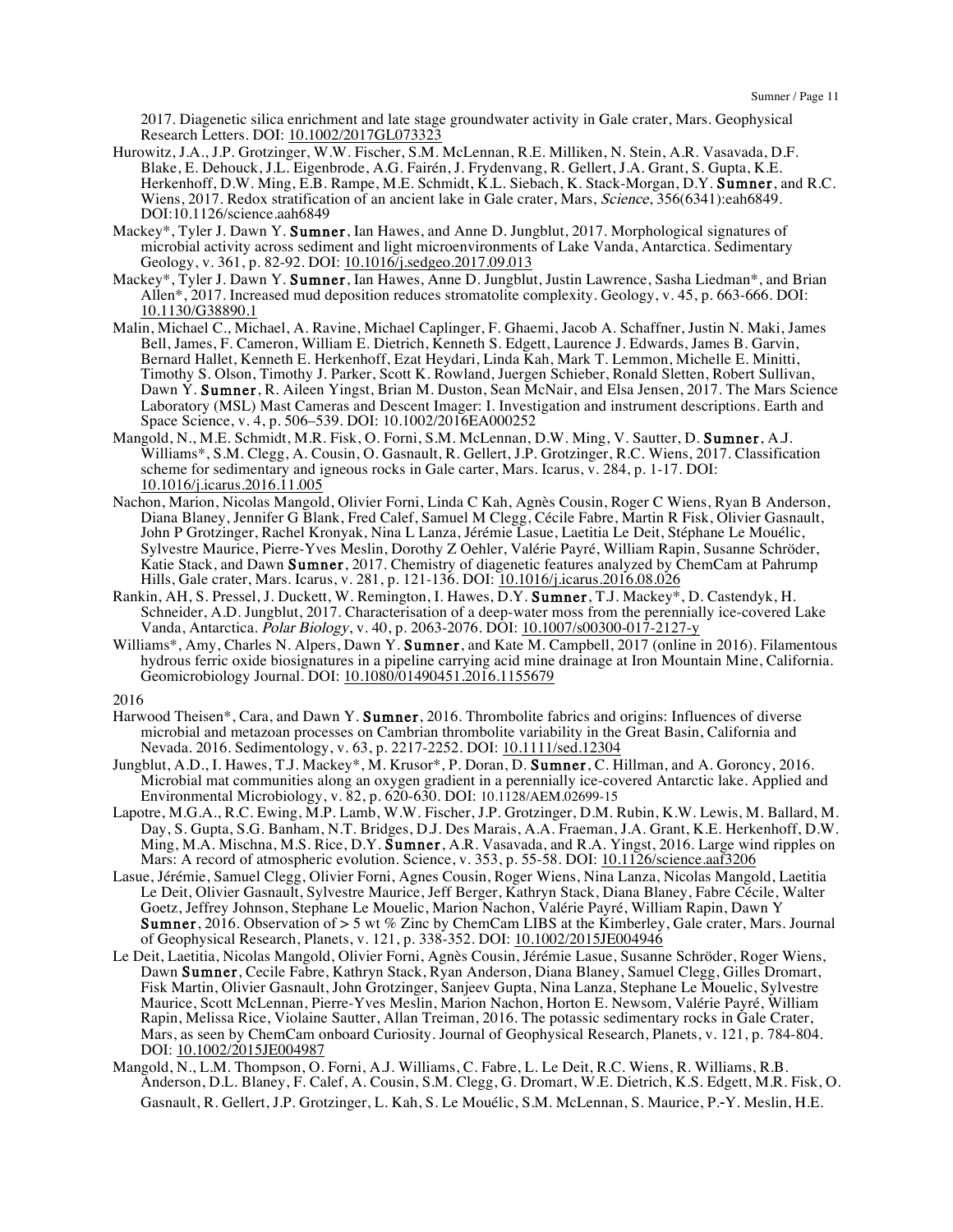Newsom, M.C. Palucis, W. Rapin, V. Sautter, K.L. Siebach, K. Stack, D. Sumner, and A. Yingst, 2016. Composition of conglomerates analyzed by the Curiosity rover: Implications for Gale Crater crust and sediment sources. Journal of Geophysical Research, Planets, v. 121, p. 353-387. DOI: 10.1002/2015JE004977

- Palucis, Marisa C., William E. Dietrich, Rebecca M.E. Williams, Alexander G. Hayes, Tim Parker, Dawn Y. Sumner, Nicolas Mangold, Kevin Lewis, and Horton Newsom, 2016. Sequence and relative timing of large lakes in Gale Crater (Mars) after the formation of Mt. Sharp. Journal of Geophysical Research, Planets, v. 121, p. 472-496. DOI: 10.1002/2015JE004905
- Sumner, Dawn Y., Anne D. Jungblut, Ian Hawes, Dale T. Andersen, Tyler J. Mackey\*, and Katherine Wall\*, 2016. Growth of elaborate microbial pinnacles in Lake Vanda, Antarctica. Geobiology, v. 14, p. 556-574. DOI: 10.1111/gbi.12188
- Stack, K.M., C. S. Edwards, J. P. Grotzinger, S. Gupta, D. Y. Sumner, F. J. Calef, III, L.A. Edgar, K. S. Edgett, A. A. Fraeman, S. R. Jacob, L. Le Deit, K. W. Lewis, M. S. Rice, D. Rubin, R. M. E. Williams, K. H. Williford, 2016. Comparing orbiter and rover image-based mapping of an ancient sedimentary environment, Aeolis Palus, Gale crater, Mars. Icarus, v. 280, p. 3-21. DOI: 10.1016/j.icarus.2016.02.024
- Treiman, Allan, David Bish, David Vaniman, Steve Chipera, David F. Blake, Douglas Ming, Richard Morris, Thomas Bristow, Shaunna Morrison, Michael Baker, Elizabeth Rampe, Robert Downs, Justin Filiberto, Allen F. Glazner, Ralf Gellert, Lucy Thompson, Mariek Schmidt, Laetitia Le Deit, Roger Wiens, Amy McAdam, Cherie Achilles, Kenneth Edgett, Jack Farmer, Kim Fendrich, John Grotzinger, Sanjeev Gupta, John Morookian, Megan Newcombe, Melissa Rice, John Spray, Edward Stolper, Dawn Sumner, Ashwin Vasavada, and Albert Yen, 2016. Mineralogy, provenance, and diagenesis of a potassic basaltic sandstone on Mars: CheMin x-ray diffraction of the Windjana sample (Kimberley area, Gale Crater). Journal of Geophysical Research, Planets, v. 121, p. 75-106. DOI: 10.1002/2015JE004932

- Bristow, Thomas, David Bish, David Vaniman, Richard Morris, David Blake, John Grotzinger, Elizabeth Rampe, Joy Crisp, Cherie Achilles, Douglas Ming, Bethany Ehlmann, Penelope King, John Bridges, Jennifer Eigenbrode, Dawn Sumner, Steve Chipera, John Michael Moorokian, Allan Treiman, Shauna Morrison, Robert Downs, Jack Farmer, David Des Marais, Philippe Sarrazin, Melissa Floyd, and Michael Mischna, 2015. The origin and implications of clay minerals from Yellowknife Bay, Gale crater, Mars. American Mineralogist, v. 100, p. 824-836. DOI: 10.2138/am-2015-5077CCBYNCND
- Forte\*, Adam M., Dawn Y. Sumner, Eric Cowgill, Marius Stoica, Ibrahim Murtuzayev, Talat Kangarli, Mikheil Elashvili, Tea Godoladze, and Zurab Javakhishvili, 2015 (online 2014). Lake Miocene to Pliocene stratigraphy of the interior Kura Basin: Implications for the diachroneity of stage boundaries. Basin Research, v. 27, p. 247- 271. DOI: 10.1111/bre.12069
- Freissinet, C., D.P. Glavin, P.R. Mahaffy, K.E. Miller, J.L. Eigenbrode, R.E. Summons, A.E. Brunner, A. Buch, C. Szopa, P.D. Archer Jr., H.B. Franz, S.K. Atreya, W.B. Brinckerhoff, M. Cabane, P. Coll, P.G. Conrad, D.J. Des Marais, J.P. Dworkin, A.G. Fairén, P. François, J.P. Grotzinger, S. Kashyap, I.L. ten Kate, L.A. Leshin, C.A. Malespin, M.G. Martin, F.J. Martin-Torres, A.C. McAdam, D.W. Ming, R. Navarro-González, A.A. Pavlov, B.D. Prats, S.W. Squyres, A. Steele, J.C. Stern, D.Y. Sumner, B. Sutter, M.-P. Zorzano, and the MSL Science Team, 2015. Organic molecules in the Sheepbed mudstone, Gale Crater, Mars. Journal of Geophysical Research, Planets, v. 120, p. 495-514. DOI: 10.1002/2014JE004737
- Grotzinger, J.P., S. Gupta, M.C. Malin, D.M. Rubin, J. Schieber, K. Siebach, D.Y. Sumner, K.M. Stack, A.R. Vasavada, R.E. Arvidson, F. Calef III, L. Edgar, W.F. Fischer, J.A. Grant, J. Griffes, L.C. Kah, M.P. Lamb, K.W. Lewis, N. Mangold, M.E. Minitti, M. Palucis, M. Rice, R.M.E. Williams, R.A. Yingst, D. Blake, D. Blaney, P. Conrad, J. Crisp, W.E. Dietrich, G. Dromart, K.S. Edgett, R.C. Ewing, R. Gellert, J.A. Hurowitz, G. Kocurek, P. Mahaffy, M.J. McBride, S.M. McLennan, M. Mischna, D. Ming, R. Milliken, H. Newsom, D. Oehler, T.J. Parker, D. Vaniman, R.C. Wiens, and S.A. Wilson, 2015. Deposition, exhumation, and paleoclimate of an ancient lake deposit, Gale crater, Mars. Science, v. 350, aac7575, DOI:10.1126/science.aac7575
- Mackey\*, Tyler J., Dawn Y. Sumner, Ian Hawes, Anne D. Jungblut, and Dale T. Andersen, 2015. Modern branched columnar stromatolites in Lake Joyce, Antarctica. Geobiology, v. 13, p. 373-390. DOI: 10.1111/gbi.12138
- Mangold, N., O. Forni, G. Dromart, K. Stack, R.C. Wiens, O. Gasnault, D.Y. Sumner, M. Nachon, P.-Y. Meslin, R.B. Anderson, B. Barraclough, J.F. Bell III, G. Berger, D.L. Blaney, J.C. Bridges, F. Calef, B. Clark, S.M. Clegg, A. Cousin, L. Edgar, K. Edgett, B. Ehlmann, C. Fabre, M. Fisk, J. Grotzinger, S. Gupta, K.E. Herkenhoff, J. Hurowitz, J.R. Johnson, L.C. Kah, N. Lanza, J. Lasue, S. Le Mouélic, R. Léveillé, E. Lewin, M. Malin, S. McLennan, S. Maurice, N. Melikechi, A. Mezzacappa, R. Milliken, H. Newsom, A. Ollila, S.K. Rowland, V. Sautter, M. Schmidt, S. Schröder, C. d'Uston, D. Vaniman, and R. Williams, 2015. Chemical variations in Yellowknife Bay formation sedimentary rocks analyzed by ChemCam on board the Curiosity rover on Mars. Journal of Geophysical Research, Planets, v. 120, p. 452-482. DOI: 10.1002/2014JE004681
- Martín-Torres, F. Javier, María-Paz Zorzano, Patricia Valentín-Serrano, Ari-Matti Harri, Maria Genzer, O. Kemppinen, Nilton Renno, Michael Mischna, Jesús Martínez-Frías, A. R. Vasavada, Craig Hardgrove, Insoo Jun, V. F. Chevrier, E. G. Rivera-Valentin, A. S. McEwen, Rafael Navarro-González, Pamela Conrad, James Wray, Morten Bo Madsen, Walter Gotz, Tim McConnochie, Charles Cockell, Gilles Berger, Dawn Sumner,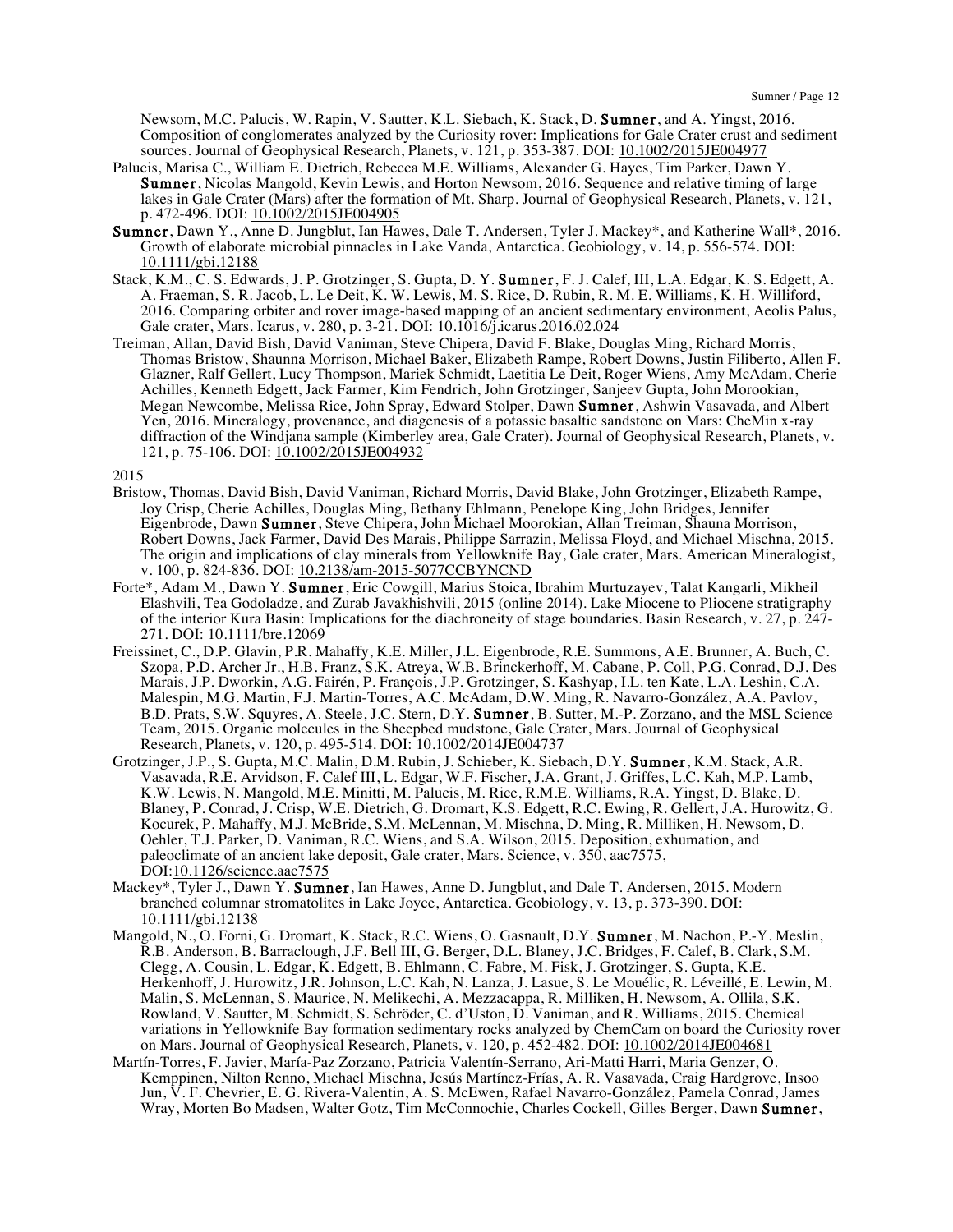and David Vaniman, 2015. Transient liquid water and water activity at Gale crater, Mars. Nature Geoscience, v. 8 p. 357-361. DOI: 10.1038/ngeo2412

- Sumner, Dawn Y., Ian Hawes, Tyler J. Mackey\*, Anne D. Jungblut, and Peter T. Doran, 2015. Antarctic microbial mats: A modern analog for Archean lacustrine oxygen oases. Geology, v. 43, p. 887-890. DOI: 10.1130/G36966.1
- Theisen\*, C.L.H., D.Y. Sumner, T.J. Mackey\*, D.S.S. Lim, A.L. Brady, and G.F. Slater, 2015. Carbonate fabrics in the modern microbialites of Pavilion Lake: two suites of microfabrics that reflect variation in microbial community morphology, growth habit, and lithification. Geobiology, v. 13, p. 357-372. DOI: 10.1111/gbi.12134
- Williams\*, Amy, Dawn Y. Sumner, Charles Alpers, Karunatillake Suniti, and Beda A. Hofmann, 2015. Preserved filamentous microbial biosignatures in the Brick Flat gossan, Iron Mountain, California. Astrobiology, v. 15, p. 637-668. DOI: 10.1089/ast.2014.1235
- Zhang, L., A.D. Jungblut, I. Hawes, D.T. Andersen, D.Y. Sumner, and T.J. Mackey\*, 2015. Cyanobacterial diversity in benthic mats of the McMurdo Dry Valley Lakes, Antarctica. Polar Biology, v. 38, p. 1097-1110. DOI: 10.1007/s00300-015-1669-0

- Bishop\*, James W., David A. Osleger, Isabel P. Montanez and Dawn Y. Sumner, 2014. Meteoric diagenesis and fluid-rock interactions in the Middle Permian Capitan Backreef: Yates Formation, Slaughter Canyon, New Mexico. AAPG Bulletin, v. 98, p. 1495-1519. DOI: 10.1306/05201311158
- Blaney, Diana, Roger Wiens, Sylvestre Maurice, Samuel Clegg, Ryan Anderson, Linda Kah, Stéphane Le Mouélic, Ann Ollila, Nathan T. Bridges, Robert Tokar, Gilles Berger, John Bridges, Agnès Cousin, Benton Clark, M. Dyar, Penelope King, Nina Lanza, Nicolas Mangold, Pierre-Yves Meslin, Horton E. Newsom, Susanne Schröder, Scott Rowland, Jeffrey Johnson, Lauren Edgar, Olivier Gasnault, Olivier Forni, Mariek Schmidt, Walter Goetz, Kathryn Stack, Dawn Sumner, Martin R. Fisk, Morten Madsen, the MSL Science Team, 2014. Chemistry and texture of the rocks at Rocknest, Gale Crater: Evidence for sedimentary origin and diagenetic alteration. Journal of Geophysical Research, Planets, v. 19, p. 2109-2131. DOI:  $\underline{10.1002/2013JE004590}$
- Farley, K.A., C. Malespin, P. Mahaffy, J. Grotzinger, P. Vasconcelos, R. Milliken, M. Malin, K. Edgett, A. Pavlov, J. Hurowitz, J. Grant, H. Miller, R. Arvidson, L. Beegle, F. Calef, P. Conrad, W. Dietrich, J. Eigenbrode, R. Gellert, S. Gupta, V. Hamilton, D. Hassler, K. Lewis, S. McLennan, D. Ming, R. Navarro-González, S. Schwenzer, A. Steele, E. Stolper, D.Y. Sumner, D. Vaniman, A. Vasavada, K. Williford, R. Wimmer-Schweingruber and the MSL Science Team, 2014 (online 2013). In-situ radiometric and exposure age dating of the Martian surface. Science, v 343, 1247166. DOI: 10.1126/science.1247166
- Grotzinger, J.P., D.Y. Sumner, L.C. Kah, K. Stack, S. Gupta, L. Edgar, D. Rubin, K. Lewis, J. Scheiber, N. Mangold, R. Milliken, P.G. Conrad, D. DesMarais, J. Farmer, K. Siebach, F. Calef III, J. Hurowitz, S.M. McLennan, D. Ming, D. Vaniman, J. Crisp, A. Vasavada, K.S. Edgett, M. Malin, D. Blake, R. Gellert, P. Mahaffy, R.C. Wiens, S. Maurice, J.A. Grant, S. Wilson, R.C. Anderson, L. Beegle, R. Arvidson, B. Hallet, R.S. Sletten, M. Rice, J. Bell III, J. Griffes, B. Ehlmann, T.F. Bristow, W.E. Dietrich, G. Dromart, J. Eigenbrode, A. Fraeman, C. Hardgrove, K. Herkenhoff, L. Jandura, G. Kocurek, S. Lee, L.A. Leshin, R. Leville, D. Limonadi, J. Maki, S. McCloskey, M. Meyer, M. Minitti, H. Newsom, D. Oehler, A. Okon, M. Palucis, T. Parker, S. Rowland, M. Schmidt, S. Squyres, A. Steele, E. Stolper, R. Summons, A. Trieman, R. Williams, A. Yingst, and the MSL Science Team, 2014 (online 2013). A habitable fluvio-lacustrine environment at Yellowknife Bay, Gale Crater, Mars. Science, v. 343, 1242777. DOI: 10.1126/science.1242777
- Juarez Rivera\*, Marisol and Dawn Y. Sumner, 2014. Unraveling the three dimensional morphology of Archean microbialites. Journal of Paleontology, special issue: Virtual Paleontology, v. 88, p. 719-726. DOI: 10.1666/13-084
- McAdam, A.C., Heather Franz, Brad Sutter, P. Archer, Jr., Caroline Freissinet, Jennifer Eigenbrode, Douglas Ming, Sushil Atreya, David Bish, David F. Blake, Hannah Bower, Anna Brunner, Arnaud Buch, Daniel Glavin, John Grotzinger, Paul Mahaffy, Scott McLennan, Richard Morris, Rafael Navarro-González, Elizabeth Rampe, Steven Squyres, Andrew Steele, Jennifer Stern, Dawn Y. Sumner, and James Wray, 2014. Sulfur-bearing phases detected by evolved gas analysis of the Rocknest aeolian deposit, Gale Crater, Mars. Journal of Geophysical Research, Planets, v. 119, p. 373-393. DOI: 10.1002/2013JE004518
- McLennan, S.M., R.B. Anderson, J.F. Bell III, J.C. Bridges, F. Calef III, J.L. Campbell, B.C. Clark, S. Clegg, P. Conrad, D.J. Des Marais, G. Dromart, M.D. Dyar, L.A. Edgar, B.L. Ehlmann, C. Fabre, O. Forni, O. Gasnault, R. Gellert, S. Gordon, J.A. Grant, J.P. Grotzinger, S. Gupta, K.E. Herkenhoff, J.A. Hurowitz, P.L. King, S. Le Mouélic, L.A. Leshin, R. Léveillé, K.W. Lewis, N. Mangold, S. Maurice, D.W. Ming, R.V. Morris, M. Nachon, H.E. Newsom, A.M. Ollila, G.M. Perrett, M.S. Rice, M.E. Schmidt, S.P. Schwenzer, K. Stack, E.M. Stolper, D.Y. Sumner, A.H. Treiman, S. van Bommel, D.T. Vaniman, A. Vasavada, R.C. Wiens, and R.A. Yingst, 2014 (online 2013). Elemental geochemistry of sedimentary rocks in Yellowknife Bay, Gale Crater, Mars. Science, v 343, 1244734. DOI: 10.1126/science.1244734
- Ming,D.W., P.D. Archer, Jr., D. P. Glavin, J.L. Eigenbrode, H.B. Franz, B. Sutter, A.E. Brunner, J.C. Stern, C. Freissinet, A.C. McAdam, P.R. Mahaffy, M. Cabane, P. Coll, J.L. Campbell, S.K. Atreya, P.B. Niles, J.F. Bell III,D.L. Bish, W.B. Brinckerhoff, A. Buch, P.G. Conrad, D.J. Des Marais, B.L. Ehlmann, A.G. Fairén, K. Farley, G.J. Flesch, P. Francois, R. Gellert, J.A. Grant, J.P. Grotzinger, S. Gupta, K.E. Herkenhoff, J.A.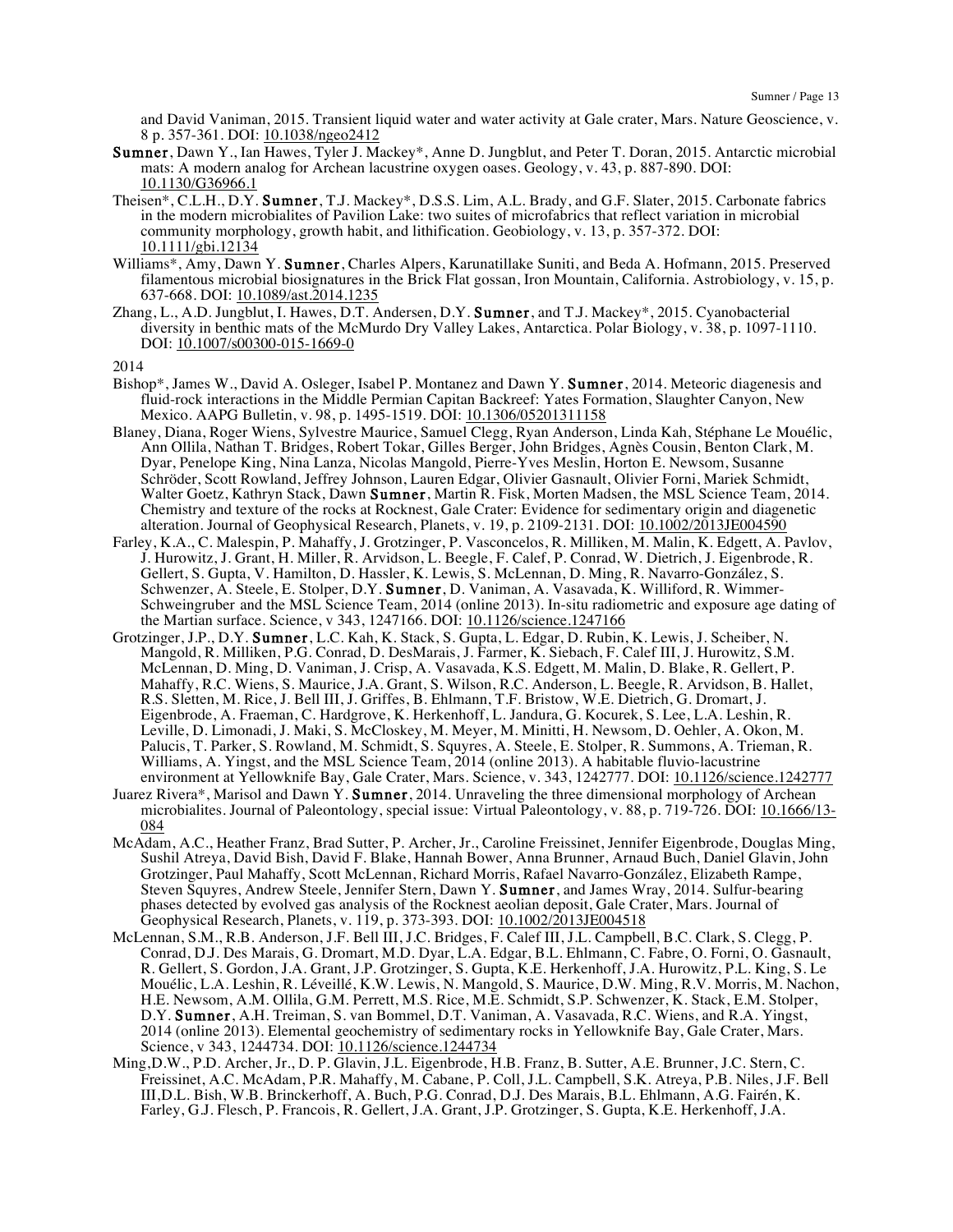Hurowitz, L.A. Leshin, K.W. Lewis, S.M. McLennan, K.E. Miller, J. Moersch, R.V. Morris, R. Navarro-González, A.A. Pavlov, G.M. Perrett, I. Pradler, S.W. Squyres, R.E. Summons, A. Steele, E.M. Stolper, D.Y. Sumner, C. Szopa, S. Teinturier, M.G. Trainer, A.H. Treiman, D.T. Vaniman, A.R. Vasavada, C.R. Webster, J.J. Wray, R.A. Yingst and the MSL Science Team, 2014 (online 2013). Volatile and organic compositions of sedimentary rocks in Yellowknife Bay, Gale Crater, Mars. Science, v 343, 1245267. DOI: 10.1126/science.1245267

- Nachon, Marion, Samuel Clegg, Nicolas Mangold, Susanne Schröder, Linda Kah, Gilles Dromart, Ann Ollila, Jeffrey Johnson, Dorothy Oehler, John Bridges, Stéphane Le Mouélic, Olivier Forni, Roger Wiens, Ryan Anderson, Diana Blaney, James Bell, Benton Clark, Agnès Cousin, Darby Dyar, Bethany Ehlmann, Cecile Fabre, Olivier Gasnault, John Grotzinger, Jérémie Lasue, Eric Lewin, Richard Leveille, Scott McLennan, Sylvestre Maurice, Pierre-Yves Meslin, William Rapin, Melissa Rice, Steven W. Squyres, Kathryn Stack, Dawn Sumner, David Vaniman, and Danika Wellington, 2014. Calcium sulfate veins characterized by ChemCam/Curiosity at Gale Crater, Mars. Journal of Geophysical Research, Planets, v. 119, p. 1991–2016. DOI: 10.1002/2013JE004588
- Palucis, Marisa C., William E. Dietrich, Alexander G. Hayes, Rebecca M. E. Williams, Sanjeev Gupta, Nicholas Mangold, Horton Newsom, Craig Hardgrove, Fred Calef III, and Dawn Y. **Sumner**, 2014. The origin and evolution of the Peace Vallis fan system that drains to the Curiosity landing area, Gale Crater, Mars. Journal of Geophysical Research, Planets, v. 119, p. 705-728. DOI: 10.1002/2013JE004583
- Pulido, Jesus, Ricardo Dutra da Silva, Dawn Sumner, Heio Pedrini, and Bernd Hamann, 2014. Constructing point clouds from underwater stereo movies. In: Advances in Visual Computing, Lecture Notes in Computer Science, v. 8887, p. 423-434. DOI: 10.1007/978-3-310-14249-4\_40
- Siebach, Kirsten, John Grotzinger, Linda Kah, Kathryn Stack, Michael C. Malin, Richard Leveille, and Dawn Sumner, 2014. Subaqueous shrinkage cracks in the Sheepbed mudstone: Implications for early fluid diagenesis, Gale Crater, Mars. Journal of Geophysical Research, Planets, v. 119, p. 1587-1613. DOI: 10.1002/2014JE004523
- Stack, Kathryn, John Grotzinger, Linda Kah, Mariek Schmidt, Nicolas Mangold, Kenneth Edgett, Dawn Sumner, Kirsten Siebach, Marion Nachon, Rebekka Lee, Diana Blaney, Lauren DeFlores, Lauren Edgar, Alberto Fairén, Laurie Leshin, Sylvestre Maurice, Dorothy Oehler, Melissa Rice, and Roger Wiens, 2014. Diagenetic origin of nodules and hollow nodules of the Sheepbed Member, Yellowknife Bay formation, Gale Crater, Mars. Journal of Geophysical Research, Planets, v. 119, p. 1637-1664. DOI: 10.1002/2014JE004617
- Vaniman, D.T., D.L. Bish, D.W. Ming, T.F. Bristow, R.V. Morris, D. F. Blake, S. J. Chipera, S.M. Morrison, A.H. Treiman, E.B. Rampe, M. Rice, C.N. Achilles, J. Grotzinger, S.M. McLennan, J. Williams, J. Bell III, H. Newsom, R.T. Downs, S. Maurice, P. Sarrazin, A.S. Yen, J.M. Morookian, J.D. Farmer, K. Stack, R.E. Milliken, B. Ehlmann, D.Y. Sumner, G. Berger, J.A. Crisp, J.A. Hurowitz, R. Anderson, D. DesMarais, E.M. Stolper, K.S. Edgett, S. Gupta, and N. Spanovich, 2014 (online 2013). Mineralogy of a mudstone at Yellowknife Bay, Gale Crater, Mars, Science, v 343, 1243480. DOI: 10.1126/science.1243480

- Blake, D. F., R. V. Morris, G. Kocurek, S. M. Morrison, R. T. Downs, D. Bish, D. W. Ming, K. S. Edgett, D. Rubin, W. Goetz, M. B. Madsen, R. Sullivan, R. Gellert, A. H. Treiman, S.M. McLennan, A. S. Yen, J. Grotzinger, D. T. Vaniman, S. J. Chipera, C. N. Achilles, E.B. Rampe, D. Sumner, P-Y Meslin, S. Maurice, O. Forni, O. Gasnault, M. Fisk, M. Schmidt, P. Mahaffy, L. A. Leshin, D. Glavin, A. Steele, C. Freissinet, R. Navarro-González, R. A. Yingst, L. C. Kah, N. Bridges, K. W. Lewis, T. F. Bristow, J. D. Farmer, J. A. Crisp, E. M. Stolper, D.J. Des Marais, P. Sarrazin, and the MSL Science Team, 2013. Curiosity at Gale crater, Mars: Characterization and analysis of the Rocknest sand shadow. Science, v. 341. DOI: 10.1126/science.1239505
- Hawes, I., D.Y. Sumner, D.T. Andersen, A-D. Jungblut, and T.J. Mackey\*, 2013. Timescales of growth response of microbial mats to environmental change in an ice-covered Antarctic lake. Biology, Special Issue on Polar Microbiology, v. 2, p. 151-176. DOI: 10.3390/biology2010151
- Leshin, L.A., P.R. Mahaffy, C.R. Webster, M. Cabane, P. Coll, P.G. Conrad, P.D. Archer, Jr., S.K. Atreya, A.E. Brunner, A. Buch, J.L. Eigenbrode, G.J. Flesch, H.B. Franz, C. Freissinet, D.P. Glavin, A.C. McAdam, K.E. Miller, D.W. Ming, R.V. Morris, R. Navarro-González, P.B. Niles, T. Owen, R.O. Pepib, S. Squyres, A. Steele, J.C. Stern, R.E. Summons, D. Sumner, B. Sutter, C. Szopa, S. Teinturier, M.G. Trainer, J.J. Wray, and J.P. Grotzinger, 2013. The first volatile, isotope and organic analysis of solid samples with the Mars Curiosity rover: Insights into martian fines. Science, v. 341. DOI: 10.1126/science.1238937
- Minitti, M.E., L.C Kah, R.A. Yingst, K.S. Edgett, R.C. Anderson, L.W. Beegle, J.L. Carsten, R.G. Deen, W. Goetz, C. Hardgrove, D.E. Harker, K.E. Herkenhoff, J.A. Hurowitz, L. Jandura, M.R. Kennedy, G. Kocurek, G.M. Krezoski, S.R. Kuhn, D. Limonadi, L. Lipkaman, M.B. Madsen, T.S. Olson, M.L. Robinson, S.K. Rowland, D.M. Rubin, C. Seybold, J. Schieber, M. Schmidt, D.Y. Sumner, V.V. Tompkins, J.K. Van Beek, and T. Van Beek, 2013. MAHLI (Mars Hand Lens Imager) at the Rocknest Sand Shadow: Science and Science-enabling Activities. Journal of Geophysical Research, Planets, Special Issue: Results from the first 100 sols of the Mars Science Laboratory mission: Bradbury landing through Rocknest, v. 118, p. 2388-2360. DOI:
- Williams, R.M.E., J.P. Grotzinger, W.E. Dietrich, S. Gupta, D.Y. Sumner, R.C. Wiens, N. Mangold, M.C. Malin, K.S. Edgett, S. Mauice, O. Forni, O. Gasnault, A. Ollila, H.E. Newsom, G. Dromart, M.C. Palucis, R.A. Yingst, R.B. Anderson, K.E. Herkenhoff, S. Le Mouélic, W. Goetz, M.B. Madsen, A. Koefoed, J.K. Jensen, J.C.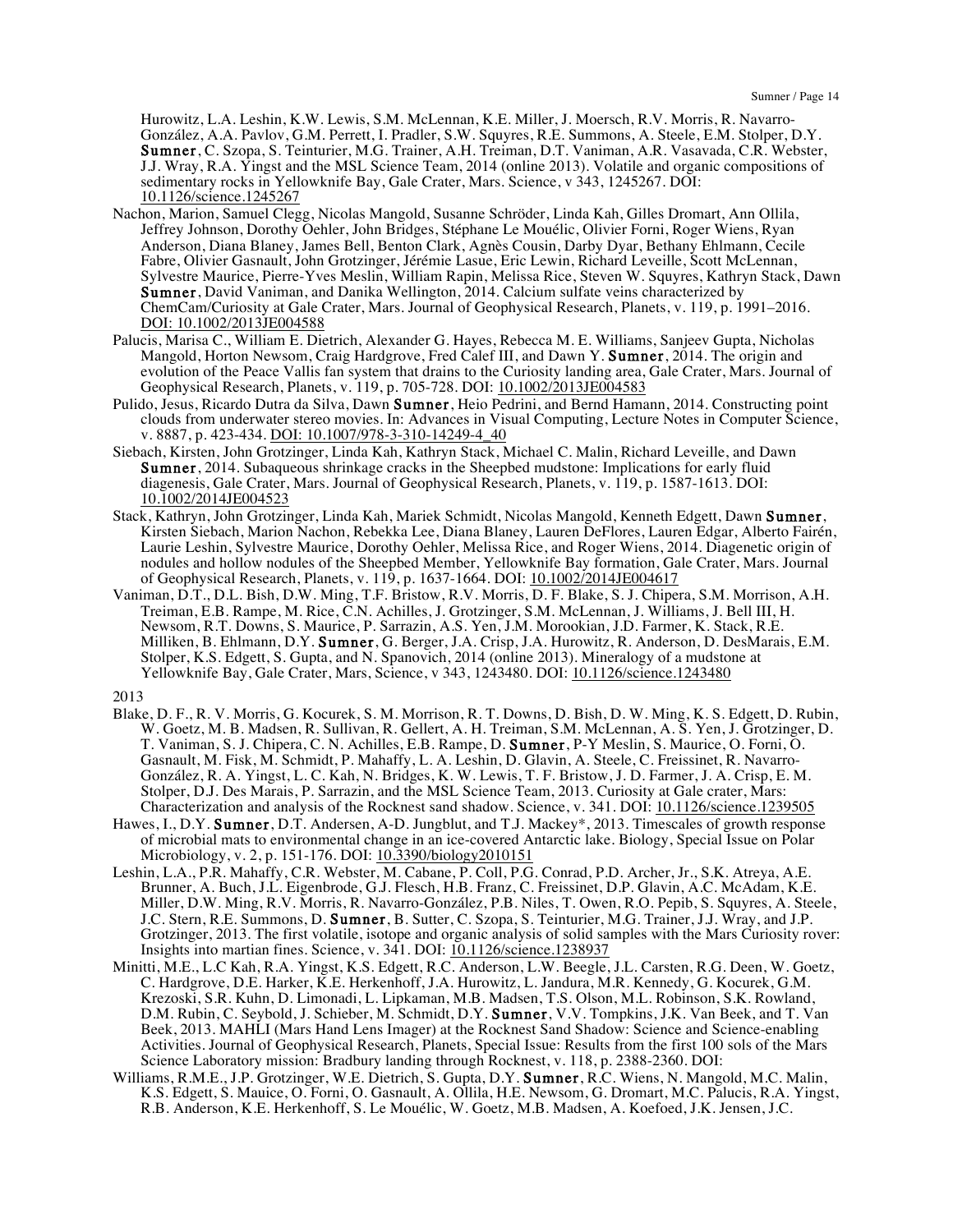Bridges, S.P. Schwenzer, K.W. Lewis, K.M. Stack, D. Rubin, L.C. Kah, J.F. Bell, J.D. Farmer, R. Sullivan, T. Van Beek, D.L. Blaney, O. Pariser, and R.G. Deen, 2013. Martian fluvial conglomerates at Gale Crater. Science, v. 340, p. 1068-1072. DOI: 10.1126/science.1237317

2012

- Edgett, K.S., M.A. Ravine, M.A. Caplinger, E.H. Jensen, J.A. Schaffner, R.A. Yingst, J.N. Maki, T.J. Parker, A.J. Sengstacken, J.J. Simmonds, R.G. Willson, F.T. Ghaemi, J.F. Bell III, L.J. Edwards, K.E. Herkenhoff, E. Heydari, L.C. Kah, M.T. Lemmon, M.E. Minitti, T.S. Olson, S.K. Rowland, J. Schieber, R.J. Sullivan, P.C. Thomas, D.Y. Sumner and W. Goetz, 2012. Curiosity's Mars Hand Lens Imager (MAHLI) investigation. Space Science Reviews - Special Issue on Mars Science Laboratory Mission, v. 170, p. 259-317, DOI: 10.1077/s11214-012-9910-4
- Harwood\*, Cara L., and Dawn Y. Sumner, 2012. Origins of microfabrics in the Neoproterozoic Beck Spring Dolomite: Influences of microbial communities and variations in lithification. Journal of Sedimentary Research, v. 82, p. 709-722, DOI: 10.2110/jsr.2012.65

2011

- Andersen, Dale T., Dawn Y. Sumner, Ian Hawes, Jenny Webster-Brown, and Christopher P. McKay, 2011. Discovery of large conical stromatolites in Lake Untersee, Antarctica. Geobiology, v.9. 280–293. DOI: 10.1111/j.1472-4669.2011.00279.x
- Chavdarian\*, Gregory V., and Dawn Y. Sumner, 2011. Origin and evolution of polygonal cracks in hydrous sulphate sands, White Sands National Monument, New Mexico. Sedimentology, v. 58, p. 407-423. DOI: 10.1111/j.1365-3091.2010.01169.x
- Harwood\*, Cara L., and Dawn Y. Sumner, 2011. Microbialites of the Neoproterozoic Beck Spring Dolomite, southern California. Sedimentology, v. 58, p. 1648-1673. DOI: 10.1111/j.1365-3091.2011.01228.x
- Hassler, Scott W., Bruce M. Simonson, Dawn Y. Sumner, and Louis Bodin, 2011. Paraburdoo Spherule Layer (Hamersley Basin, Western Australia): distal ejecta from large impact #4 near the Archean-Proterozoic boundary. Geology, v. 39, p. 307-310. DOI: 10.1130/G31526.1
- Hawes, Ian, Dawn Y. Sumner, Dale T. Andersen, and Tyler Mackey\*, 2011. Legacies of recent environmental change in the benthic communities of Lake Joyce, a perennially ice covered, Antarctic lake. Geobiology, v. 9, p. 394-410. DOI: 10.1111/j.1472-4669.2011.00289.x
- Lim, Darlene S. S., A. L. Brady, and PLRP Team (59 members including D. Y. Sumner), 2011. A historical overview of the Pavilion Lake Research Project - Analog Exploration in an Underwater Environment. GSA Special Paper, v. 483, p. 85-115. DOI: 10.1130/2011.2483(07)
- Stevens\*, Eric W., Dawn Y. Sumner, Cara L. Harwood\*, James P. Crutchfield, Bernd Hamann, Oliver Kreylos, Edward Puckett and Patrick Senge\*, 2011. Understanding microbialite morphology using a comprehensive suite of three dimensional analysis tools. Astrobiology, v. 11, p. 509-518. DOI: 10.1089/ast.2010.0560

2010

Neff, Michael, Dawn Y. Sumner, Gerald W. Bawden, Ellen Bromberg, James P. Crutchfield, Della Davidson, Shelly Gibride, Louise H. Kellogg, and Oliver Kreylos, 2010. Blending art and science: Collapse (suddenly falling down). Leonardo, v. 43, p. 274-281.

Shepard\*, Rebekah N., and Dawn Y. **Sumner**, 2010. Undirected motility of filamentous cyanobacteria produces reticulate mats. Geobiology, v. 8, p. 179-190. DOI: 10.1111/j.1472-4669.2010.00235.x

2009

- Ono, Shuhei, Alan J. Kaufman, James Farquhar, Dawn Y. Sumner, and Nicolas J. Beukes, 2009. Lithofacies control on multiple-sulfur isotope records and the Neoarchean sulfur cycle. Precambrian Research, v. 169 p. 58- 67. DOI:10.1016/j.precamres.2008.10.013
- Schröder, S., N. J. Beukes, and D. Y. **Sumner**, 2009. Microbialite-sediment interactions on the slope of the Campbellrand carbonate platform (Neoarchean, South Africa). Precambrian Research, v. 169 p. 68-79. DOI: 10.1016/j.precamres.2008.10.014
- Simonson, Bruce M., Dawn Y. Sumner, Nicolas J. Beukes, and Jens Gutzmer, 2009. Correlating multiple Neoarchean-Paleoproterozoic impact spherule layers between South Africa and Western Australia. Precambrian Research, v. 169 p. 100-111. DOI: 10.1016/j.precamres.2008.10.016
- Waldbauer, Jacob R., Laura S. Sherman, Dawn Y. Sumner, and Roger E. Summons, 2009. Late Archean molecular fossils from the Transvaal Supergroup record the antiquity of microbial diversity and aerobiosis. Precambrian Research, v. 169 p. 28-47. DOI: 10.1016/j.precamres.2008.10.011

- Billen, Magali I., Oliver Kreylos, Bernd Hamann, Margarete Jadamec, Louise H. Kellogg, Oliver Staadt, and Dawn Y. Sumner, 2008. A geoscience perspective on immersive 3D gridded data visualization. Computers and Geosciences, v. 34:9, DOI: 10.1016/j.cageo.2007.11.009
- Kellogg, Louise H., Gerald W. Bawden, Tony Bernardin, Magali Billen, Eric Cowgill, Bernd Hamann, Margaret Jademac, Oliver Kreylos, Oliver Staadt, and Dawn Sumner, 2008. Interactive visualization to advance earthquake simulation. Pure & Applied Geophysics, v. 165, p. 621-633.
- Murphy\*, Megan, and Dawn Y. Sumner, 2008. Variations in Neoarchean microbialite morphologies: Clues to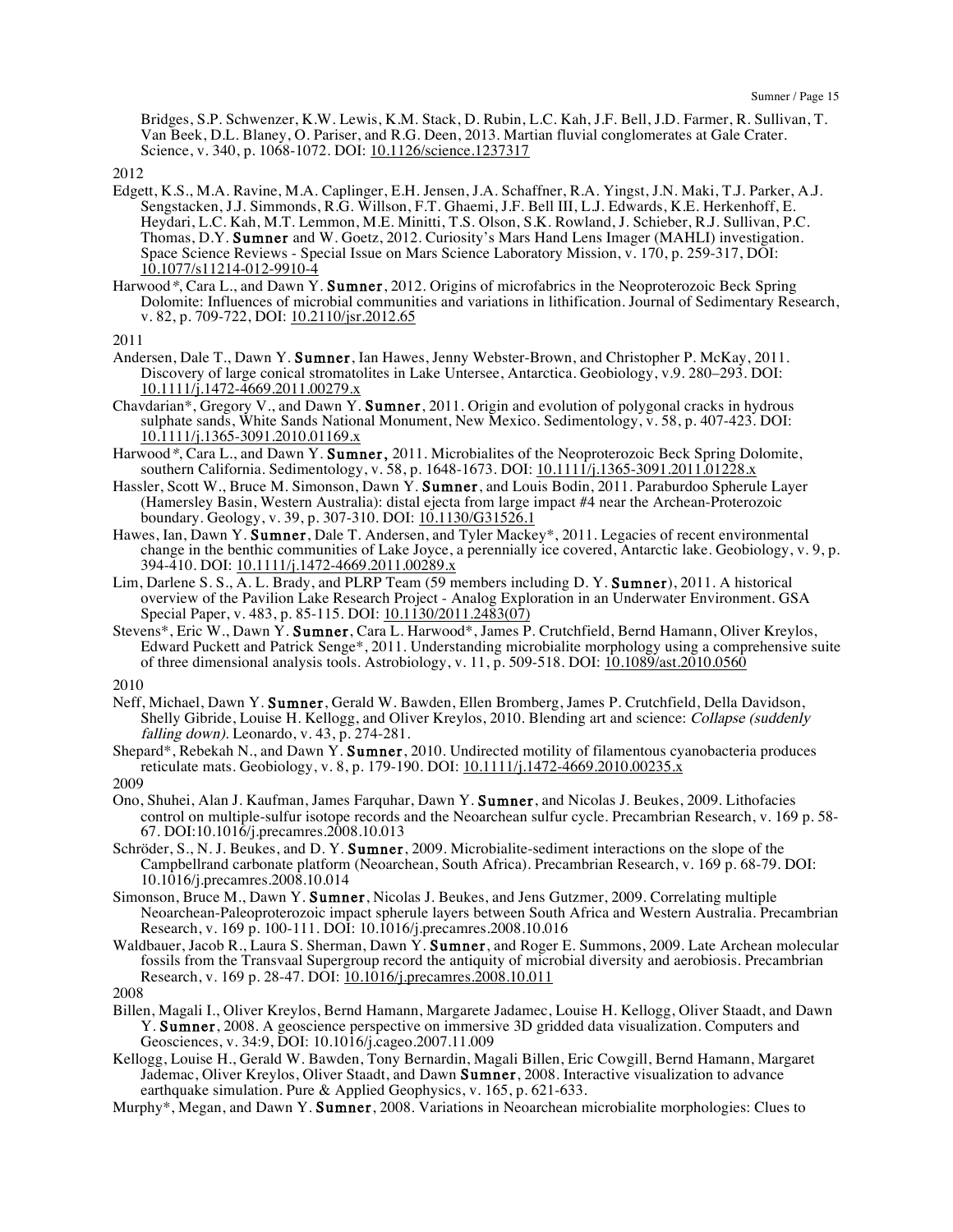controls on microbialite morphologies through time. Sedimentology, v. 55, p. 1189-1202. DOI: 10.1111/j.1365- 3091.2007.00942.x

2007

Murphy\*, Megan, and Dawn Y. **Sumner**, 2007. Tube structures of probable microbial origin in the Neoarchean Carawine Dolomite, Hamersley Basin, Western Australia. Geobiology, v. 6, p. 83-93. DOI: 10.1111/j.1472- 4669.2007.00114.x

2006

- Andres, Miriam S., Dawn Y. Sumner, R. Pamela Reid, and Peter K. Swart, 2006. Carbon isotopic fingerprints of microbial respiration in modern marine stromatolites. Geology, v. 34, p. 973-976. DOI: 10.1130/G22859A.1
- Bishop\*, James W., and Dawn Y. Sumner, 2006. Molar tooth structures of the Neoarchean Monteville Formation, Transvaal Supergroup, South Africa: I. Description and constraints on microspar precipitation. Sedimentology, v. 53, p. 1049-1068. DOI: 10.1111/j.1365-3091.2006.00801.x
- Bishop\*, James W., Dawn Y. Sumner, and Nicolas J. Huerta\*, 2006. Molar tooth structures of the Neoarchean Monteville Formation, Transvaal Supergroup, South Africa: II. A Fluid Flow Model. Sedimentology, v. 53, p. 1069-1082. DOI: 10.1111/j.1365-3091.2006.00802.x
- Chavdarian\*, Gregory V., and Dawn Y. Sumner, 2006. Cracks and fins in sulfate sand: Evidence for recent mineral-atmospheric water cycling in Meridiani Planum outcrops? Geology, v. 34, p. 229-232. DOI: 10.1130/G22101.1
- Kreylos, Oliver, Tony Bernardin, Magali I. Billen, Eric S. Cowgill, Ryan D. Gold, Bernd Hamann, Margarete Jadamec, Louise Kellogg, Oliver G. Staadt, Dawn Y. Sumner, 2006. Enabling scientific workflows in virtual reality, in Proceedings of ACM SIGGRAPH Conference on Virtual Reality Continuum and Its Applications: http://tinyurl.com/3zjxh8 .
- Sumner, Dawn Y., and Nicolas J. Beukes, 2006. Sequence stratigraphic development of the Neoarchean Transvaal carbonate platform, South Africa. South African Journal of Geology, v. 109, p. 11-22.

2005

Hassler, S.W., B.M. Simonson, D. Sumner, and M. Murphy\*, 2005. Neoarchean spherule layers in the Fortescue and Hamersley Groups, Western Australia: stratigraphic and depositional implications of recorrelation, Australian Journal of Earth Sciences, v. 52, p. 759-771.

2004

- Sumner, Dawn Y., 2004. Poor preservational potential of organics in Meridiani Planum hematite-bearing sedimentary rocks, Journal of Geophysical Research, Planets, v. 109, E12007. DOI:10.1029/2004JE002321.
- Sumner, Dawn Y., and John P. Grotzinger, 2004. Implications for Neoarchean ocean chemistry from primary carbonate mineralogy of the Campbellrand-Malmani Platform, South Africa, Sedimentology, v. 51, p. 1-27, doi: 10.1111/j.1365-3091.2004.00670.x.

#### 2003

- Reid R.P., C. Dupraz, P.T. Visscher, and D.Y. Sumner, 2003. Microbial processes forming modern marine stromatolites: Microbe-mineral interactions with a three-billion-year rock record, in Fossil and Recent Biofilms, <sup>a</sup> Natural History of Life on Earth, W. E. Krumbein, D. M. Paterson, and G. A. Zavarzin, editors. Kluwer Academic Publishers, p. 103-118.
- Stephens\*, Nat P. and Dawn Y. Sumner, 2003. Famennian microbial reef facies, Napier and Oscar Ranges, Canning Basin, Western Australia. Sedimentology, v. 50, p. 1283-1302.
- Stephens\*, Nat P. and Dawn Y. Sumner, 2003. Late Devonian carbon isotope stratigraphy and sea level fluctuations, Canning Basin, Western Australia. Palaeogeography, Palaeoclimatology, Palaeoecology, v. 191, p. 203-219.

2002

- Stephens\*, Nat P. and Dawn Y. Sumner, 2002. Renalcids as fossilized biofilm clusters. Palaios, v. 17, p. 225-236. 2001
- Sumner, Dawn Y., 2001. Decimeter-thick encrustations of calcite and aragonite on the sea floor and implications for Neoarchean and Neoproterozoic ocean chemistry, in Precambrian Sedimentary Environments: <sup>A</sup> Modern Approach to Ancient Depositional Systems, W. Altermann and P. L. Corcoran, editors. Special Publication #33 of the International Association of Sedimentologists, Blackwell, p. 107-120.
- Sumner, Dawn Y., 2001. Microbial influences on local carbon isotopic ratios and their preservation in carbonate. Astrobiology, v. 1, p. 57-70.

- Sumner, Dawn Y., 2000. Microbial versus environmental influences on the morphology of Late Archean fenestrate microbialites in Microbial Sediments, R. Riding and S. Awramik, editors. p. 307-314.
- Sumner, Dawn Y. and John P. Grotzinger, 2000. Late Archean aragonite precipitation: Petrography, facies associations, and environmental significance in Carbonate Sedimentation and Diagenesis in the Evolving Precambrian World, J. Grotzinger and N. James, editors, S.E.P.M. Special Publication #67, p. 123-144.